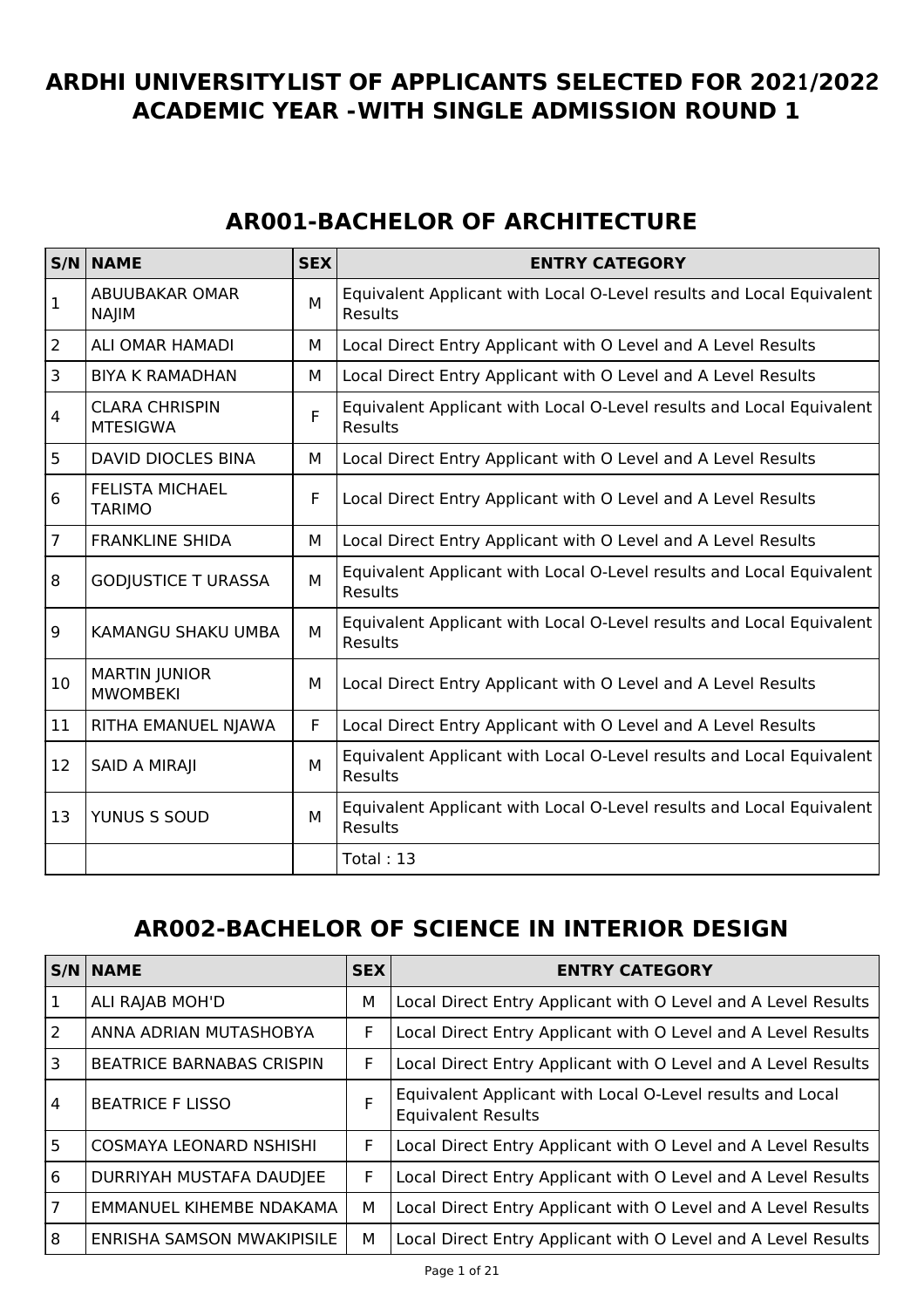|    | <b>S/N NAME</b>                                 | <b>SEX</b> | <b>ENTRY CATEGORY</b>                                                                  |
|----|-------------------------------------------------|------------|----------------------------------------------------------------------------------------|
| 9  | <b>FATMA RASHID KHELEF</b>                      | F          | Local Direct Entry Applicant with O Level and A Level Results                          |
| 10 | <b>GIVEN SELEMAN KISENHA</b>                    | М          | Local Direct Entry Applicant with O Level and A Level Results                          |
| 11 | <b>IRENE KAUMBYA MUKANDALA</b>                  | F          | Local Direct Entry Applicant with O Level and A Level Results                          |
| 12 | <b>ISABELA JACOB MWAMBENE</b>                   | F          | Local Direct Entry Applicant with O Level and A Level Results                          |
| 13 | <b>JANECHARITY ANTHONY</b><br><b>MWENDAMAKA</b> | F          | Local Direct Entry Applicant with O Level and A Level Results                          |
| 14 | <b>JOSEPH BONIFACE LUSEKO</b>                   | м          | Local Direct Entry Applicant with O Level and A Level Results                          |
| 15 | JOSHUA J SANGA                                  | М          | Local Direct Entry Applicant with O Level and A Level Results                          |
| 16 | <b>JUMA JUMANNE ALLY</b>                        | M          | Equivalent Applicant with Local O-Level results and Local<br><b>Equivalent Results</b> |
| 17 | KHAIRAT KHALID YUSUPH                           | F          | Local Direct Entry Applicant with O Level and A Level Results                          |
| 18 | <b>LOREEN F LUVANDA</b>                         | F          | Local Direct Entry Applicant with O Level and A Level Results                          |
| 19 | <b>LUCY ROBERT SHAYO</b>                        | F          | Local Direct Entry Applicant with O Level and A Level Results                          |
| 20 | <b>MESHACK A BENEDICT</b>                       | м          | Local Direct Entry Applicant with O Level and A Level Results                          |
| 21 | NASEEM IDDI KINDAMBA                            | м          | Local Direct Entry Applicant with O Level and A Level Results                          |
| 22 | SHADRACK M MWAKIFWAMBA                          | М          | Local Direct Entry Applicant with O Level and A Level Results                          |
| 23 | <b>STANSLAUS D KYANDO</b>                       | м          | Local Direct Entry Applicant with O Level and A Level Results                          |
| 24 | ZAHRA MSIMBE PETER                              | F          | Local Direct Entry Applicant with O Level and A Level Results                          |
|    |                                                 |            | Total: 24                                                                              |

# **AR003-BACHELOR OF SCIENCE IN LANDSCAPE ARCHITECTURE**

| S/N            | <b>NAME</b>                              | <b>SEX</b> | <b>ENTRY CATEGORY</b>                                                           |
|----------------|------------------------------------------|------------|---------------------------------------------------------------------------------|
| $\mathbf{1}$   | ALI SEIF KOMBO                           | м          | Local Direct Entry Applicant with O Level and A Level Results                   |
| $\overline{2}$ | AMINA KERO CHUM                          | F          | Local Direct Entry Applicant with O Level and A Level Results                   |
| 3              | <b>BENJAMIN HEZRON</b><br><b>SAWE</b>    | м          | Local Direct Entry Applicant with O Level and A Level Results                   |
| $\overline{4}$ | ELIAS STANFORD KWAY                      | М          | Local Direct Entry Applicant with O Level and A Level Results                   |
| 5              | <b>EMMANUEL R MUSHI</b>                  | м          | Local Direct Entry Applicant with O Level and A Level Results                   |
| 6              | <b>ISDORY JOHN THOMAS</b>                | М          | Local Direct Entry Applicant with O Level and A Level Results                   |
| $\overline{7}$ | JAMES KAZOBA MGETA                       | м          | Local Direct Entry Applicant with O Level and A Level Results                   |
| 8              | JOAN A KOOLA                             | F.         | Local Direct Entry Applicant with O Level and A Level Results                   |
| 9              | KHAMIS SHARIFF BAKAR                     | м          | Local Direct Entry Applicant with O Level and A Level Results                   |
| 10             | <b>LENNA M JACKSON</b>                   | F          | Equivalent Applicant with Local O-Level results and Local Equivalent<br>Results |
| 11             | <b>LIGHTNESS A SWAI</b>                  | F.         | Local Direct Entry Applicant with O Level and A Level Results                   |
| 12             | <b>MERCY R SILAYO</b>                    | F          | Local Direct Entry Applicant with O Level and A Level Results                   |
| 13             | <b>NADHIRI ATUIMIE</b><br><b>LUVANDA</b> | м          | Local Direct Entry Applicant with O Level and A Level Results                   |
| 14             | <b>RASHID ALLY MSANGI</b>                | м          | Local Direct Entry Applicant with O Level and A Level Results                   |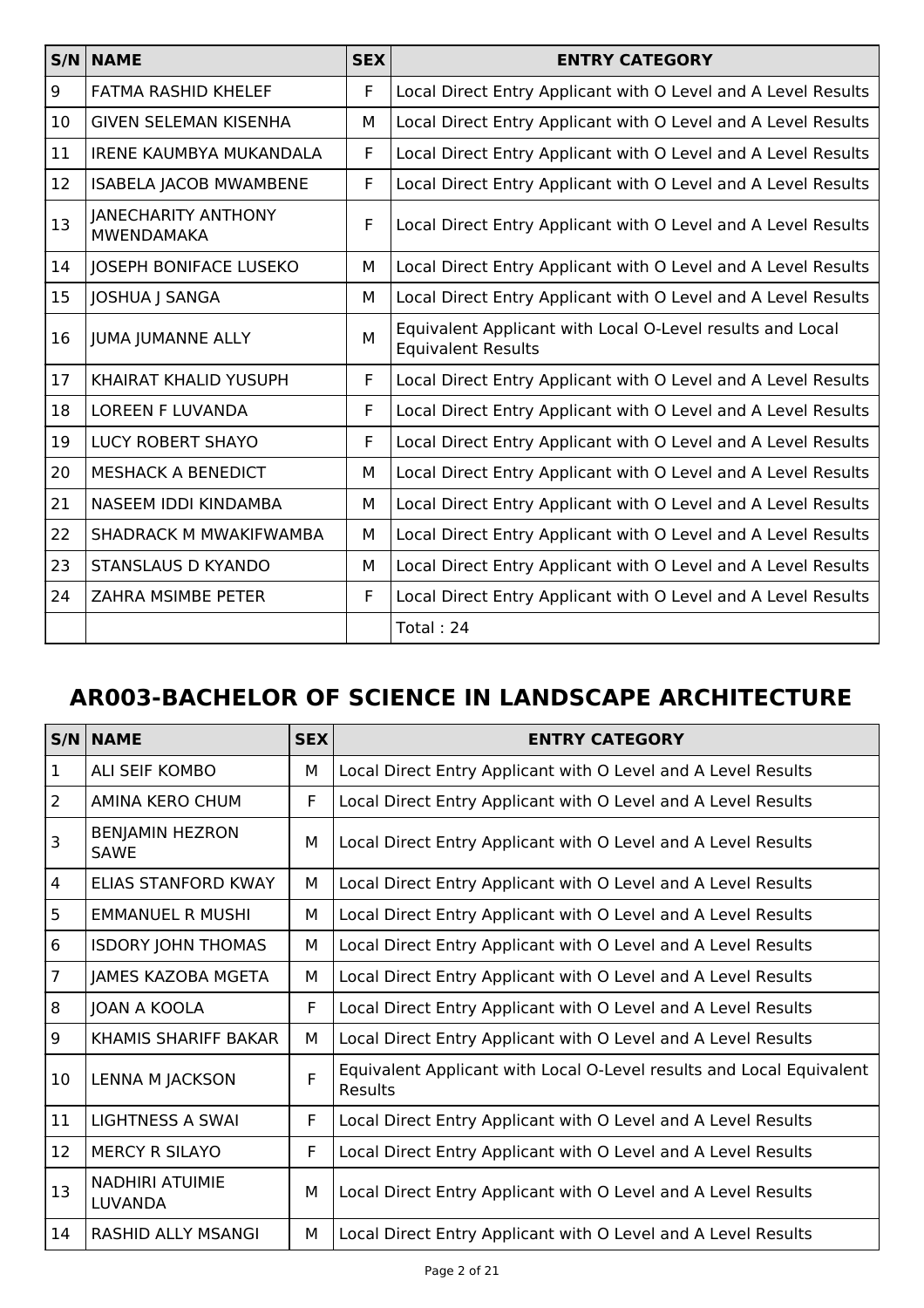|           | <b>S/N NAME</b>         | <b>SEX</b> | <b>ENTRY CATEGORY</b>                                         |
|-----------|-------------------------|------------|---------------------------------------------------------------|
| <b>15</b> | SHADYA SULEIMAN SAID    | F.         | Local Direct Entry Applicant with O Level and A Level Results |
| 16        | <b>WARLLEN B COSMAS</b> | м          | Local Direct Entry Applicant with O Level and A Level Results |
|           |                         |            | Total:16                                                      |

## **AR024-BACHELOR OF SCIENCE IN GEOGRAPHICAL INFORMATION SYSTEMS AND REMOTE SENSING**

|                         | <b>S/N NAME</b>                                 | <b>SEX</b>  | <b>ENTRY CATEGORY</b>                                                                  |
|-------------------------|-------------------------------------------------|-------------|----------------------------------------------------------------------------------------|
| $\mathbf{1}$            | ANANIA J ANANIA                                 | M           | Local Direct Entry Applicant with O Level and A Level Results                          |
| $\overline{2}$          | ANGEL CHARLES MMARI                             | F           | Local Direct Entry Applicant with O Level and A Level Results                          |
| 3                       | ASIYA FADHIL BADRU                              | $\mathsf F$ | Local Direct Entry Applicant with O Level and A Level Results                          |
| $\overline{\mathbf{4}}$ | <b>CATHERINE CUTHBERT MUNUO</b>                 | $\mathsf F$ | Local Direct Entry Applicant with O Level and A Level Results                          |
| 5                       | <b>CLEMENT JEFTA</b>                            | M           | Local Direct Entry Applicant with O Level and A Level Results                          |
| 6                       | <b>DAUD HENRY</b>                               | M           | Equivalent Applicant with Local O-Level results and Local<br><b>Equivalent Results</b> |
| $\overline{7}$          | <b>DENIS BENGA</b>                              | M           | Local Direct Entry Applicant with O Level and A Level Results                          |
| 8                       | <b>DOMINICUS DEOGRATIUS</b><br><b>MWAKILASA</b> | M           | Local Direct Entry Applicant with O Level and A Level Results                          |
| 9                       | ELIJA BYAMPANJU                                 | M           | Equivalent Applicant with Local O-Level results and Local<br><b>Equivalent Results</b> |
| 10                      | <b>FAIZA SHAFII MSEMO</b>                       | F           | Local Direct Entry Applicant with O Level and A Level Results                          |
| 11                      | <b>HAMIS HARUNA MTALI</b>                       | M           | Local Direct Entry Applicant with O Level and A Level Results                          |
| 12                      | <b>HUSNA ABDUL MSUMANGE</b>                     | F           | Local Direct Entry Applicant with O Level and A Level Results                          |
| 13                      | <b>JOHN TUMAINI MICHAEL</b>                     | M           | Local Direct Entry Applicant with O Level and A Level Results                          |
| 14                      | <b>JULIUS P MASEBO</b>                          | M           | Local Direct Entry Applicant with O Level and A Level Results                          |
| 15                      | <b>KEVIN FINTAN EDWARD</b>                      | M           | Local Direct Entry Applicant with O Level and A Level Results                          |
| 16                      | LAURENT ANDERIKUS EDWARD                        | М           | Local Direct Entry Applicant with O Level and A Level Results                          |
| 17                      | LAWRENCE D MAKWINJA                             | M           | Local Direct Entry Applicant with O Level and A Level Results                          |
| 18                      | <b>MARIA RICHARD</b>                            | F           | Local Direct Entry Applicant with O Level and A Level Results                          |
| 19                      | <b>OSCAR FREDRICKY MSACKY</b>                   | M           | Local Direct Entry Applicant with O Level and A Level Results                          |
| 20                      | SABRINA S MPONDA                                | F           | Local Direct Entry Applicant with O Level and A Level Results                          |
| 21                      | <b>SARA SIMION MWITA</b>                        | $\mathsf F$ | Local Direct Entry Applicant with O Level and A Level Results                          |
| 22                      | SHARIFA ALI ABDALLA                             | F           | Local Direct Entry Applicant with O Level and A Level Results                          |
| 23                      | TIMOTHEO NUHU CHAKINDO                          | М           | Local Direct Entry Applicant with O Level and A Level Results                          |
|                         |                                                 |             | Total: 23                                                                              |

# **AR005-BACHELOR OF SCIENCE IN GEOMATICS**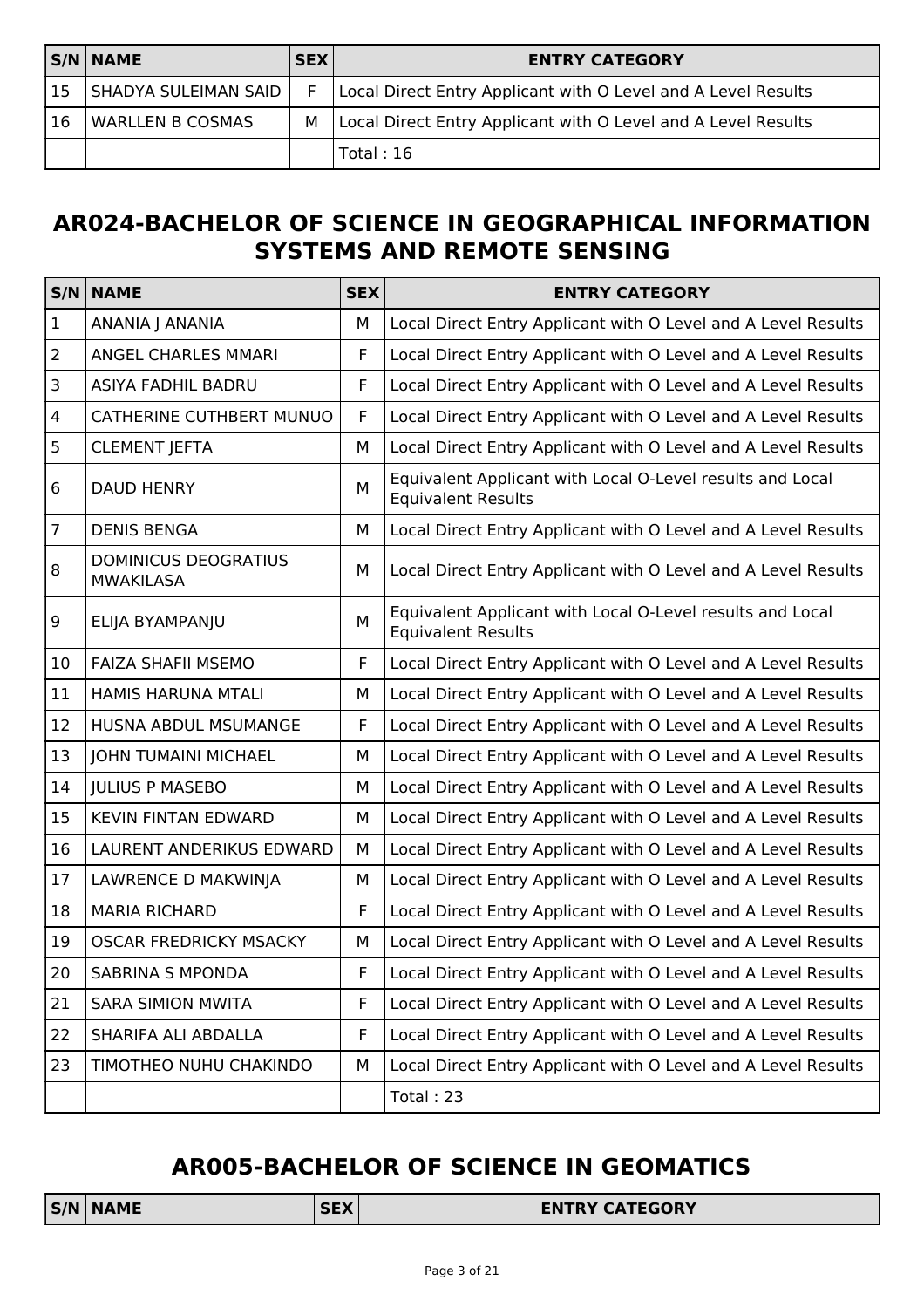|                | S/N NAME                                    | <b>SEX</b> | <b>ENTRY CATEGORY</b>                                                                  |
|----------------|---------------------------------------------|------------|----------------------------------------------------------------------------------------|
| $\mathbf 1$    | <b>ABDULY MOHAMED</b><br><b>ABDALLA</b>     | М          | Local Direct Entry Applicant with O Level and A Level Results                          |
| $\overline{2}$ | <b>ABRAHMAN HAMAD KHAMIS</b>                | M          | Local Direct Entry Applicant with O Level and A Level Results                          |
| 3              | <b>ADOLF BONIFACE MWIGUNE</b>               | М          | Local Direct Entry Applicant with O Level and A Level Results                          |
| 4              | <b>AGAPE P MHANGO</b>                       | F          | Local Direct Entry Applicant with O Level and A Level Results                          |
| 5              | ALLAN E MASSAWE                             | М          | Local Direct Entry Applicant with O Level and A Level Results                          |
| 6              | <b>ANTONY   WAMI</b>                        | М          | Local Direct Entry Applicant with O Level and A Level Results                          |
| $\overline{7}$ | AWADH TAWAQAL KIBAR                         | М          | Local Direct Entry Applicant with O Level and A Level Results                          |
| 8              | <b>CHRISTOM T MBAWALA</b>                   | М          | Local Direct Entry Applicant with O Level and A Level Results                          |
| 9              | <b>DAVIS BETWELI</b><br><b>MWACHURA</b>     | М          | Local Direct Entry Applicant with O Level and A Level Results                          |
| 10             | <b>DENIS JOHN MUSHI</b>                     | М          | Local Direct Entry Applicant with O Level and A Level Results                          |
| 11             | <b>DERICK G KIVUYO</b>                      | м          | Local Direct Entry Applicant with O Level and A Level Results                          |
| 12             | <b>ERASTO NOEL KAYOMBO</b>                  | М          | Equivalent Applicant with Local O-Level results and Local<br><b>Equivalent Results</b> |
| 13             | <b>ERICK MASIGE MASOTA</b>                  | M          | Equivalent Applicant with Local O-Level results and Local<br><b>Equivalent Results</b> |
| 14             | <b>FIDELIS LAMECK</b><br>NKOLABIGAWA        | м          | Local Direct Entry Applicant with O Level and A Level Results                          |
| 15             | <b>GETHRONICA PERMENAS</b><br><b>ELISHA</b> | F          | Local Direct Entry Applicant with O Level and A Level Results                          |
| 16             | <b>GODFREY DANIEL</b>                       | M          | Equivalent Applicant with Local O-Level results and Local<br><b>Equivalent Results</b> |
| 17             | <b>GODFREY YUSTIN</b><br><b>KUNZUGALA</b>   | М          | Equivalent Applicant with Local O-Level results and Local<br><b>Equivalent Results</b> |
| 18             | <b>IBRAHIMU HAMISI TINDWA</b>               | М          | Equivalent Applicant with Local O-Level results and Local<br><b>Equivalent Results</b> |
| 19             | JILLSANDRA G WANANGWA                       | F          | Local Direct Entry Applicant with O Level and A Level Results                          |
| 20             | <b>JULIANA ABELLA JUSTICE</b>               | F          | Local Direct Entry Applicant with O Level and A Level Results                          |
| 21             | <b>MARWA CHRISTOPHER</b><br><b>MARWA</b>    | М          | Local Direct Entry Applicant with O Level and A Level Results                          |
| 22             | MUNIL ABDALLAH LUKALI                       | М          | Foreign Direct Entry Applicant with Local A-Level Results                              |
| 23             | NEEMA JULIUS MKEA                           | F          | Local Direct Entry Applicant with O Level and A Level Results                          |
| 24             | PATSON AUGUSTINO<br><b>MALLYA</b>           | М          | Local Direct Entry Applicant with O Level and A Level Results                          |
| 25             | PHILIPO CHARLES                             | М          | Local Direct Entry Applicant with O Level and A Level Results                          |
| 26             | <b>SAMSON HENRY</b>                         | М          | Equivalent Applicant with Local O-Level results and Local<br><b>Equivalent Results</b> |
| 27             | SEIF SALEH MOHD                             | М          | Local Direct Entry Applicant with O Level and A Level Results                          |
| 28             | TAMIM AYOUB MKULA                           | М          | Local Direct Entry Applicant with O Level and A Level Results                          |
| 29             | TUMAINI L KILINDO                           | М          | Local Direct Entry Applicant with O Level and A Level Results                          |
| 30             | YASINTA A SUME                              | F          | Local Direct Entry Applicant with O Level and A Level Results                          |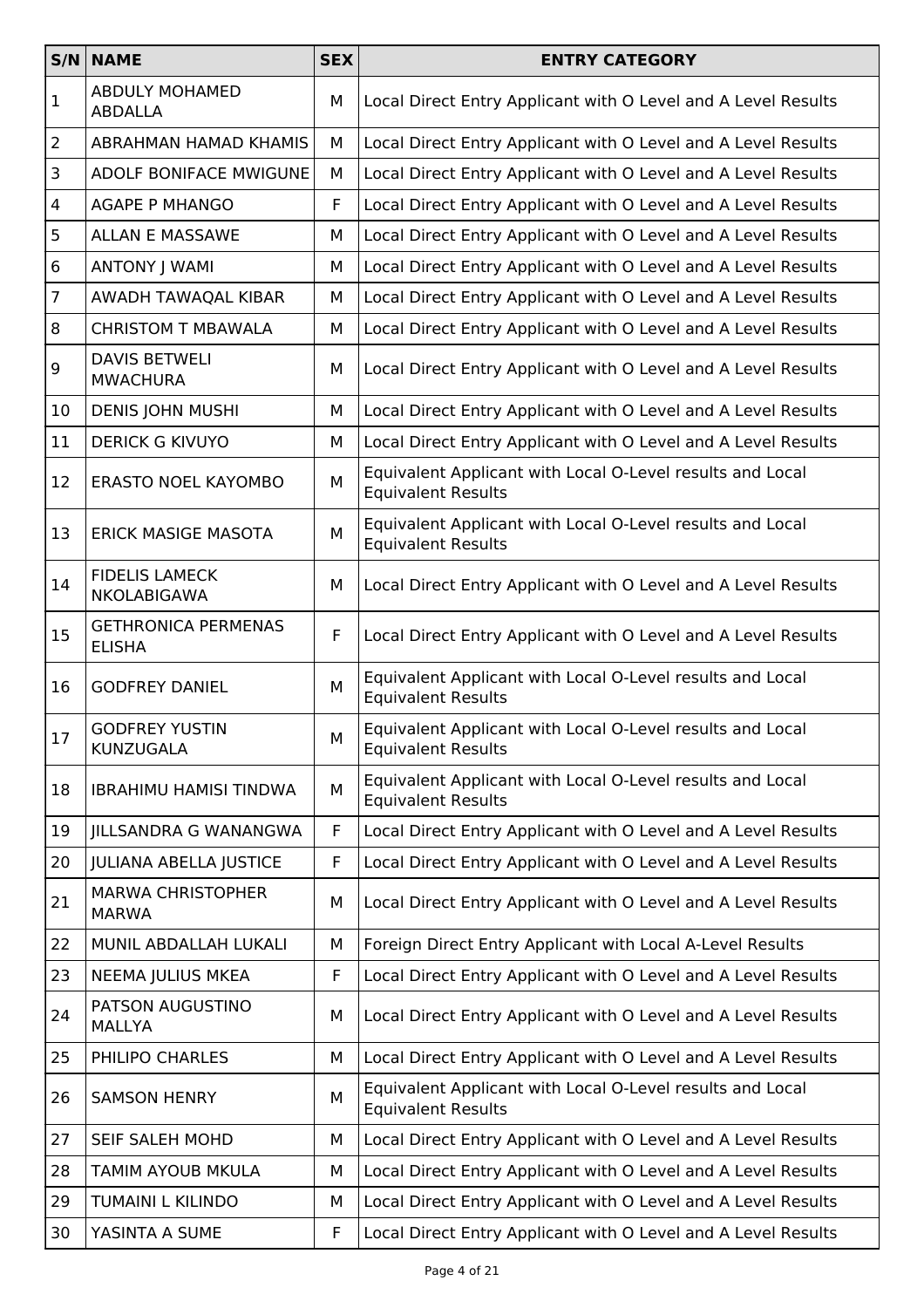Total : 30

#### **AR025-BACHELOR OF SCIENCE IN QUANTITY SURVEYING AND CONSTRUCTION ECONOMICS**

|                         | <b>S/N NAME</b>                             | <b>SEX</b> | <b>ENTRY CATEGORY</b>                                                                  |
|-------------------------|---------------------------------------------|------------|----------------------------------------------------------------------------------------|
| $\vert$ 1               | ABDULHAMID KHAMIS HAJI                      | M          | Equivalent Applicant with Local O-Level results and Local<br><b>Equivalent Results</b> |
| 2                       | <b>ABDUMARICK ABDUL</b><br><b>KHASSIMU</b>  | M          | Local Direct Entry Applicant with O Level and A Level Results                          |
| $\overline{\mathbf{3}}$ | <b>BUTWA W MWAMBAMBA</b>                    | М          | Local Direct Entry Applicant with O Level and A Level Results                          |
| $\overline{4}$          | <b>CEPHA M KILUMILE</b>                     | М          | Local Direct Entry Applicant with O Level and A Level Results                          |
| 5                       | <b>DANIEL DEOGRATIUS</b><br><b>CHUNGWAR</b> | M          | Local Direct Entry Applicant with O Level and A Level Results                          |
| $\,6\,$                 | DAVID OSWALD SHAYO                          | М          | Local Direct Entry Applicant with O Level and A Level Results                          |
| $\overline{7}$          | EDINA JOHN MURO                             | F          | Local Direct Entry Applicant with O Level and A Level Results                          |
| 8                       | <b>EGBERT G RWEGOSHORA</b>                  | М          | Local Direct Entry Applicant with O Level and A Level Results                          |
| $\boldsymbol{9}$        | <b>EMMANUEL S GIRGIS</b>                    | М          | Local Direct Entry Applicant with O Level and A Level Results                          |
| 10                      | <b>FABIAN ALOYCE JANUARY</b>                | М          | Local Direct Entry Applicant with O Level and A Level Results                          |
| 11                      | <b>GASPER SAMWEL</b><br><b>MWAITELEKE</b>   | M          | Local Direct Entry Applicant with O Level and A Level Results                          |
| 12                      | <b>GEORGE WESTON NZUNDA</b>                 | М          | Local Direct Entry Applicant with O Level and A Level Results                          |
| 13                      | <b>HAFIDH SULEIMAN</b><br><b>MOHAMED</b>    | M          | Equivalent Applicant with Local O-Level results and Local<br><b>Equivalent Results</b> |
| 14                      | <b>HOSSENI A HOSSENI</b>                    | М          | Local Direct Entry Applicant with O Level and A Level Results                          |
| 15                      | <b>HUMPHREY SHARIKIEL</b><br><b>AMANI</b>   | М          | Local Direct Entry Applicant with O Level and A Level Results                          |
| 16                      | <b>INNOCENT ELIHURUMA</b><br><b>MRUMA</b>   | М          | Local Direct Entry Applicant with O Level and A Level Results                          |
| 17                      | <b>IPTISAM RASHID SEIF</b>                  | F          | Local Direct Entry Applicant with O Level and A Level Results                          |
| 18                      | <b>JABIR HASHIM MZUKA</b>                   | M          | Equivalent Applicant with Local O-Level results and Local<br><b>Equivalent Results</b> |
| 19                      | <b>JOAN BEDA LYATUU</b>                     | F          | Local Direct Entry Applicant with O Level and A Level Results                          |
| 20                      | JOSIAH JOHN NYAGABONA                       | М          | Local Direct Entry Applicant with O Level and A Level Results                          |
| 21                      | <b>LEAH GREGORY MUGANYIZI</b>               | F          | Local Direct Entry Applicant with O Level and A Level Results                          |
| 22                      | MAGANGA AMAN GASON                          | М          | Local Direct Entry Applicant with O Level and A Level Results                          |
| 23                      | MARECHO JOHN MARECHO                        | М          | Local Direct Entry Applicant with O Level and A Level Results                          |
| 24                      | MATHEW SHATA LUTEMA                         | М          | Local Direct Entry Applicant with O Level and A Level Results                          |
| 25                      | MOHAMMED ABDALLA<br><b>SALUM</b>            | М          | Local Direct Entry Applicant with O Level and A Level Results                          |
| 26                      | MONALISA K JOHNSON                          | F          | Local Direct Entry Applicant with O Level and A Level Results                          |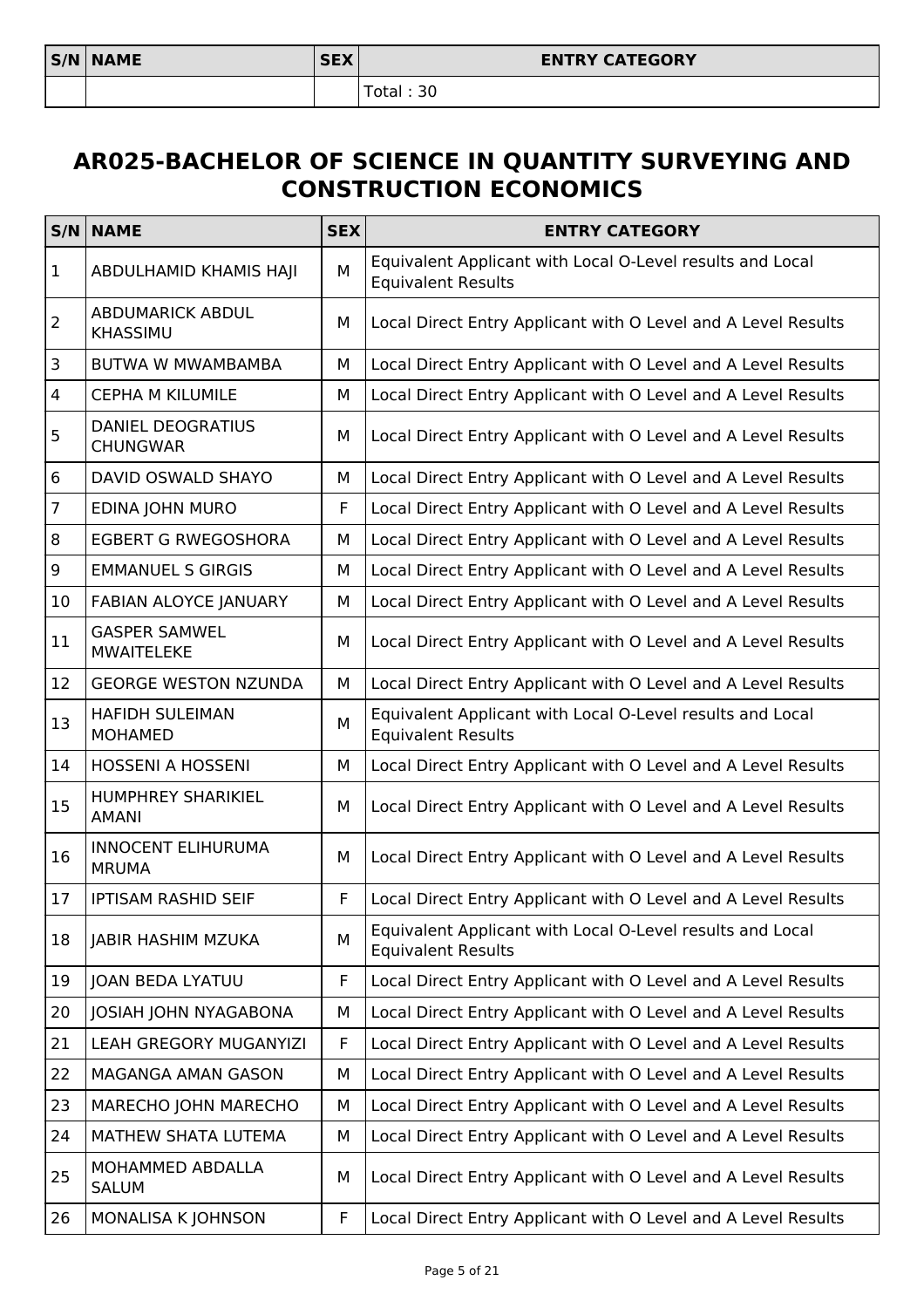|    | <b>S/N NAME</b>             | <b>SEX</b> | <b>ENTRY CATEGORY</b>                                         |
|----|-----------------------------|------------|---------------------------------------------------------------|
| 27 | MTELELA TELELA MOHAMED      | М          | Local Direct Entry Applicant with O Level and A Level Results |
| 28 | <b>MUSSA SALUM CHARLES</b>  | М          | Local Direct Entry Applicant with O Level and A Level Results |
| 29 | <b>NUSURA M RAJABU</b>      | F          | Local Direct Entry Applicant with O Level and A Level Results |
| 30 | PAUL ANTONY MUSYANI         | м          | Local Direct Entry Applicant with O Level and A Level Results |
| 31 | PHILIPO C PETER             | м          | Local Direct Entry Applicant with O Level and A Level Results |
| 32 | SEIF BAKARI MTAVYA          | М          | Local Direct Entry Applicant with O Level and A Level Results |
| 33 | <b>STEVEN JOHN NDUNGURU</b> | М          | Local Direct Entry Applicant with O Level and A Level Results |
| 34 | YUSSUF HAROUN RASHID        | М          | Local Direct Entry Applicant with O Level and A Level Results |
| 35 | ZAINAB HAMAD HAMAD          | F          | Local Direct Entry Applicant with O Level and A Level Results |
|    |                             |            | Total: $35$                                                   |

# **AR009-BACHELOR OF SCIENCE IN ENVIRONMENTAL ENGINEERING**

| S/N            | <b>NAME</b>                     | <b>SEX</b> | <b>ENTRY CATEGORY</b>                                                                  |
|----------------|---------------------------------|------------|----------------------------------------------------------------------------------------|
| $\mathbf{1}$   | <b>ACLEY STANLEY MACHA</b>      | M          | Equivalent Applicant with Local O-Level results and Local<br><b>Equivalent Results</b> |
| $\overline{2}$ | <b>ADELINE THOMAS MUHERE</b>    | F          | Local Direct Entry Applicant with O Level and A Level Results                          |
| $\mathsf 3$    | <b>ANNA PIUS</b>                | F          | Local Direct Entry Applicant with O Level and A Level Results                          |
| $\overline{4}$ | <b>AYUBU PATRICK MWAMBA</b>     | M          | Equivalent Applicant with Local O-Level results and Local<br><b>Equivalent Results</b> |
| 5              | <b>DAUDI MAHENE FRANK</b>       | м          | Local Direct Entry Applicant with O Level and A Level Results                          |
| $\,6\,$        | ELIKA ELASTO MWANYIKA           | F          | Local Direct Entry Applicant with O Level and A Level Results                          |
| $\overline{7}$ | ELIZABETH JUSTINI JOSEPH        | F          | Local Direct Entry Applicant with O Level and A Level Results                          |
| 8              | FAUSTINA M MUJWAHUZI            | F          | Local Direct Entry Applicant with O Level and A Level Results                          |
| 9              | <b>FRANCISCA JULIUS KITUNDU</b> | F          | Local Direct Entry Applicant with O Level and A Level Results                          |
| 10             | <b>GENTRO MSOGOYA</b>           | M          | Equivalent Applicant with Local O-Level results and Local<br><b>Equivalent Results</b> |
| 11             | <b>GIDION M TUYATE</b>          | M          | Local Direct Entry Applicant with O Level and A Level Results                          |
| 12             | <b>GODSON JORAM MAHALA</b>      | м          | Local Direct Entry Applicant with O Level and A Level Results                          |
| 13             | <b>HALIFA EGINO MVULA</b>       | м          | Local Direct Entry Applicant with O Level and A Level Results                          |
| 14             | HANAAN SULEIMAN ISSA            | F          | Local Direct Entry Applicant with O Level and A Level Results                          |
| 15             | <b>HIDAYA ABAS MOHAMED</b>      | F          | Local Direct Entry Applicant with O Level and A Level Results                          |
| 16             | IRINEANNE VITALIS SHIJA         | F          | Local Direct Entry Applicant with O Level and A Level Results                          |
| 17             | <b>JACKSON OBIMBO GALUS</b>     | м          | Local Direct Entry Applicant with O Level and A Level Results                          |
| 18             | <b>KELVIN J MGELWA</b>          | M          | Local Direct Entry Applicant with O Level and A Level Results                          |
| 19             | LIGHTNESS ELIA MAMUYA           | F          | Local Direct Entry Applicant with O Level and A Level Results                          |
| 20             | LILIAN PETER MDACHI             | F          | Local Direct Entry Applicant with O Level and A Level Results                          |
| 21             | <b>MARICELINA CLETH ELIAS</b>   | F          | Local Direct Entry Applicant with O Level and A Level Results                          |
| 22             | <b>MARY EVANCE JAMES</b>        | F          | Local Direct Entry Applicant with O Level and A Level Results                          |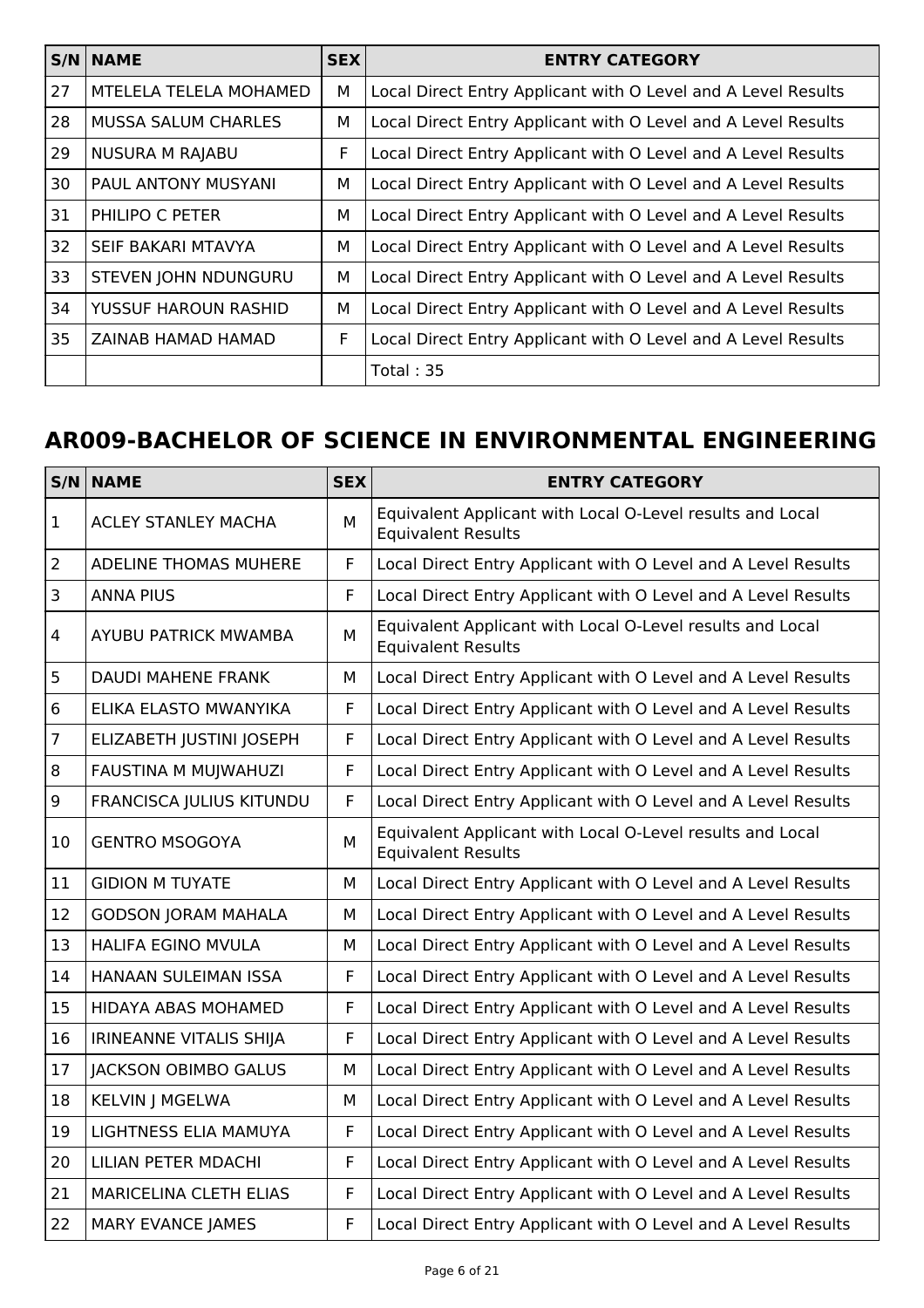|    | $S/N$ NAME                     | <b>SEX</b> | <b>ENTRY CATEGORY</b>                                                                  |
|----|--------------------------------|------------|----------------------------------------------------------------------------------------|
| 23 | MILKASTELLA MHANDO<br>SENYAGWA | F          | Equivalent Applicant with Local O-Level results and Local<br><b>Equivalent Results</b> |
| 24 | MOH'D SULEIMAN SAID            | м          | Local Direct Entry Applicant with O Level and A Level Results                          |
| 25 | NAJIM H STIMA                  | м          | Equivalent Applicant with Local O-Level results and Local<br><b>Equivalent Results</b> |
| 26 | <b>NICE ALEX MDEDE</b>         | F          | Local Direct Entry Applicant with O Level and A Level Results                          |
| 27 | NICKSON STEWART KIWELU         | М          | Local Direct Entry Applicant with O Level and A Level Results                          |
| 28 | NICOLE ABBAS MOHAMED           | F          | Local Direct Entry Applicant with O Level and A Level Results                          |
| 29 | <b>NOELA PROCHES TESHA</b>     | F          | Local Direct Entry Applicant with O Level and A Level Results                          |
| 30 | SAID YAHAYA SHEKALAGE          | M          | Equivalent Applicant with Local O-Level results and Local<br><b>Equivalent Results</b> |
| 31 | STELLA KENNY MPANDA            | F          | Local Direct Entry Applicant with O Level and A Level Results                          |
| 32 | TUMAIN SIMON MAYAGILA          | F          | Local Direct Entry Applicant with O Level and A Level Results                          |
| 33 | VANESA EDWARD KUNDY            | F          | Local Direct Entry Applicant with O Level and A Level Results                          |
|    |                                |            | Total: 33                                                                              |

### **AR023-BACHELOR OF ARTS IN COMMUNITY AND DEVELOPMENT STUDIES**

|                         | <b>S/N NAME</b>                               | <b>SEX</b> | <b>ENTRY CATEGORY</b>                                                                  |
|-------------------------|-----------------------------------------------|------------|----------------------------------------------------------------------------------------|
| $\vert$ 1               | <b>ADELTH AMOS</b>                            | M          | Equivalent Applicant with Local O-Level results and Local<br><b>Equivalent Results</b> |
| $\overline{2}$          | <b>ANARISA ANSBERTH</b>                       | F.         | Local Direct Entry Applicant with O Level and A Level Results                          |
| $\overline{\mathbf{3}}$ | ASHURA SHABANI SAMBITI                        | F          | Local Direct Entry Applicant with O Level and A Level Results                          |
| $\overline{4}$          | <b>BELIVE MBELIWE MAHENGE</b>                 | F          | Local Direct Entry Applicant with O Level and A Level Results                          |
| 5                       | <b>BERNADETHA SAMWEL</b><br><b>SYLIVESTER</b> | F          | Local Direct Entry Applicant with O Level and A Level Results                          |
| 6                       | <b>BRIGITA VICAR NSEKELA</b>                  | F          | Local Direct Entry Applicant with O Level and A Level Results                          |
| $\overline{7}$          | <b>CAREEN FRANCIS MBATI</b>                   | F          | Local Direct Entry Applicant with O Level and A Level Results                          |
| 8                       | <b>CATHERINE ERNEST GILLIAD</b>               | F.         | Local Direct Entry Applicant with O Level and A Level Results                          |
| $\overline{9}$          | <b>CATHERINE LUCIAN KIGOSI</b>                | F.         | Local Direct Entry Applicant with O Level and A Level Results                          |
| 10                      | <b>CLEMENSIA HENRY DEMBE</b>                  | F          | Local Direct Entry Applicant with O Level and A Level Results                          |
| 11                      | EDWIGA J SHIRIMA                              | F          | Local Direct Entry Applicant with O Level and A Level Results                          |
| 12                      | <b>ELIADA ALBERTO MGAYA</b>                   | F.         | Local Direct Entry Applicant with O Level and A Level Results                          |
| 13                      | <b>EMIELDA A NYANGE</b>                       | F          | Local Direct Entry Applicant with O Level and A Level Results                          |
| 14                      | <b>FAIZA K KOFIA</b>                          | F          | Local Direct Entry Applicant with O Level and A Level Results                          |
| 15                      | FAUDHIA JUMA IBOMA                            | F          | Local Direct Entry Applicant with O Level and A Level Results                          |
| 16                      | <b>FLORA MICHAEL TUMBO</b>                    | F          | Local Direct Entry Applicant with O Level and A Level Results                          |
| 17                      | <b>HEDWIGA FLOREINTINE</b>                    | F          | Local Direct Entry Applicant with O Level and A Level Results                          |
| 18                      | <b>ISABELLAH GODWIN BWANA</b>                 | F.         | Local Direct Entry Applicant with O Level and A Level Results                          |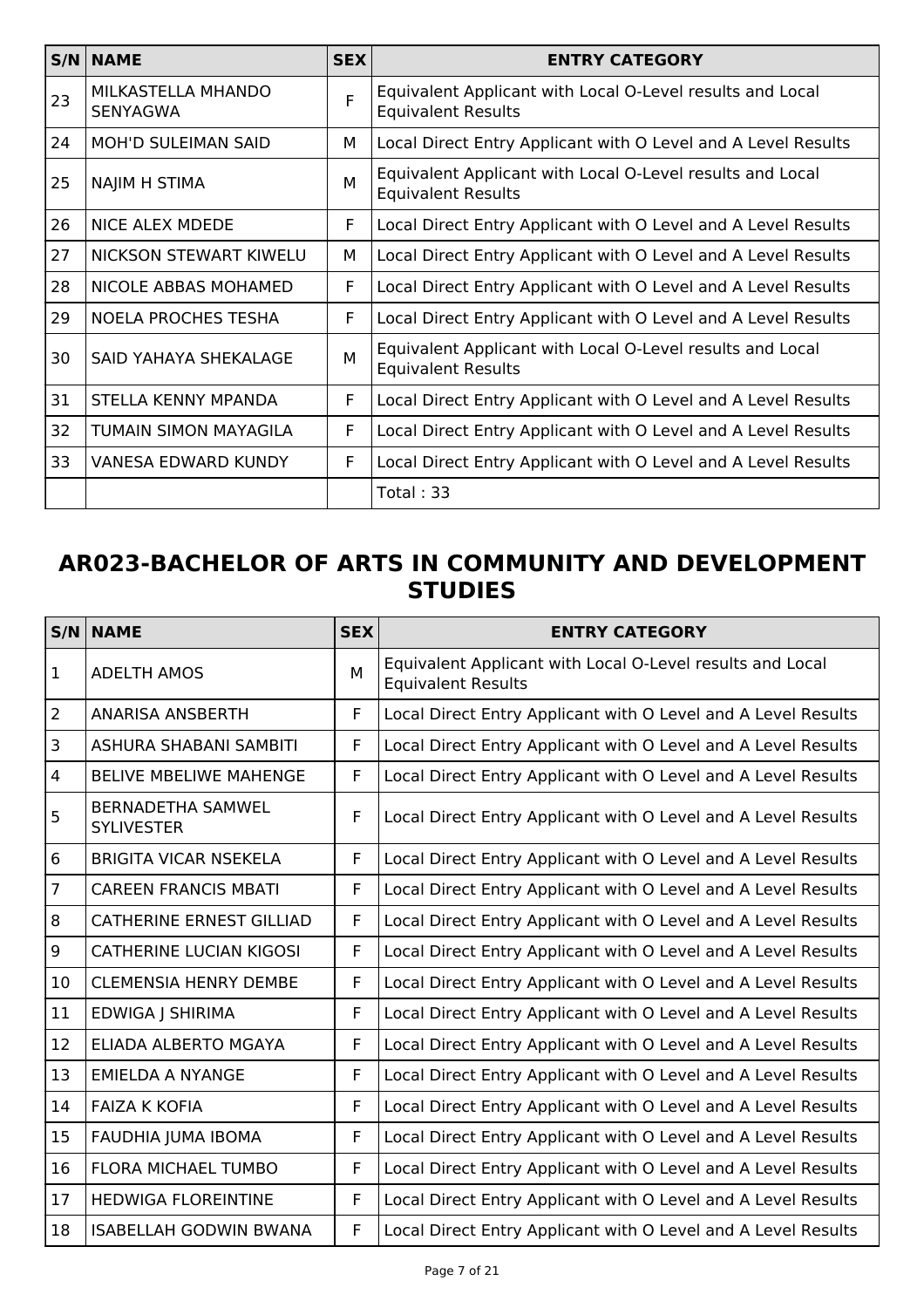|    | $S/N$ NAME                                     | <b>SEX</b> | <b>ENTRY CATEGORY</b>                                                                  |
|----|------------------------------------------------|------------|----------------------------------------------------------------------------------------|
| 19 | <b>IVONE BONIFACE MUSHI</b>                    | F          | Local Direct Entry Applicant with O Level and A Level Results                          |
| 20 | <b>JANCILINE J MWAPWELE</b>                    | F          | Local Direct Entry Applicant with O Level and A Level Results                          |
| 21 | JANETH ERNEST KAPYELA                          | F          | Local Direct Entry Applicant with O Level and A Level Results                          |
| 22 | JENIPHER ELIAS SOLOMONI                        | F          | Local Direct Entry Applicant with O Level and A Level Results                          |
| 23 | <b>JOVITA FRANCIS</b>                          | F          | Local Direct Entry Applicant with O Level and A Level Results                          |
| 24 | KARIMU FADHILY ALLY                            | М          | Local Direct Entry Applicant with O Level and A Level Results                          |
| 25 | <b>KELVIN L FABIAN</b>                         | М          | Local Direct Entry Applicant with O Level and A Level Results                          |
| 26 | <b>LADISLAUS CHRISTOPHER</b><br><b>MAPUNDA</b> | М          | Local Direct Entry Applicant with O Level and A Level Results                          |
| 27 | LAUWRENCIA A KAPAMA                            | F          | Local Direct Entry Applicant with O Level and A Level Results                          |
| 28 | <b>LELITH YOHANA DANIEL</b>                    | F          | Local Direct Entry Applicant with O Level and A Level Results                          |
| 29 | LEYLA JAMAL GONGOLO                            | F          | Local Direct Entry Applicant with O Level and A Level Results                          |
| 30 | MAGRETH MARTIN OTIENO                          | F          | Local Direct Entry Applicant with O Level and A Level Results                          |
| 31 | MARIAM JAPHET ELISHA                           | F          | Local Direct Entry Applicant with O Level and A Level Results                          |
| 32 | MARINA CHIZANYE KANANI                         | F          | Local Direct Entry Applicant with O Level and A Level Results                          |
| 33 | MOHAMEDI SAIDI SUFIANI                         | М          | Local Direct Entry Applicant with O Level and A Level Results                          |
| 34 | MONICA A MWAKALINGA                            | F          | Local Direct Entry Applicant with O Level and A Level Results                          |
| 35 | NASRA DIWANI MNARO                             | F          | Local Direct Entry Applicant with O Level and A Level Results                          |
| 36 | <b>NEEMA MUSA MSANGI</b>                       | F          | Local Direct Entry Applicant with O Level and A Level Results                          |
| 37 | <b>OLIVER DEOGRATIUS</b><br><b>PASCHAL</b>     | F          | Local Direct Entry Applicant with O Level and A Level Results                          |
| 38 | OSTURIDA MICHAEL SINDILA                       | F          | Local Direct Entry Applicant with O Level and A Level Results                          |
| 39 | PATRICIA VALLENTINE OTARU                      | F          | Local Direct Entry Applicant with O Level and A Level Results                          |
| 40 | PRECIOUS K MWALYOSI                            | F          | Local Direct Entry Applicant with O Level and A Level Results                          |
| 41 | PRISCA MACKEY                                  | F          | Equivalent Applicant with Local O-Level results and Local<br><b>Equivalent Results</b> |
| 42 | <b>RENATHA RENATUS</b>                         | F          | Local Direct Entry Applicant with O Level and A Level Results                          |
| 43 | RICHARD ABUNERY MLAY                           | M          | Equivalent Applicant with Local O-Level results and Local<br><b>Equivalent Results</b> |
| 44 | SARAH NYACHIBUNGO MBOTA                        | F.         | Local Direct Entry Applicant with O Level and A Level Results                          |
| 45 | <b>SHARON STEVEN DIMOSO</b>                    | F          | Local Direct Entry Applicant with O Level and A Level Results                          |
| 46 | SOPHIA ALOYCE NDOWO                            | F          | Local Direct Entry Applicant with O Level and A Level Results                          |
| 47 | THECLA CHRISTIAN MPWAPWA                       | F          | Equivalent Applicant with Local O-Level results and Local<br><b>Equivalent Results</b> |
| 48 | TUMSHUKURU Y PILLA                             | F.         | Local Direct Entry Applicant with O Level and A Level Results                          |
| 49 | <b>UPENDO OBEY KYANDO</b>                      | F          | Local Direct Entry Applicant with O Level and A Level Results                          |
| 50 | <b>VERONICA D LAMOSAI</b>                      | F          | Local Direct Entry Applicant with O Level and A Level Results                          |
| 51 | <b>WITINESS DEOGRATIUS</b><br>KASHUJI          | F          | Local Direct Entry Applicant with O Level and A Level Results                          |
| 52 | ZAINAB YASSIN MTANDI                           | F          | Local Direct Entry Applicant with O Level and A Level Results                          |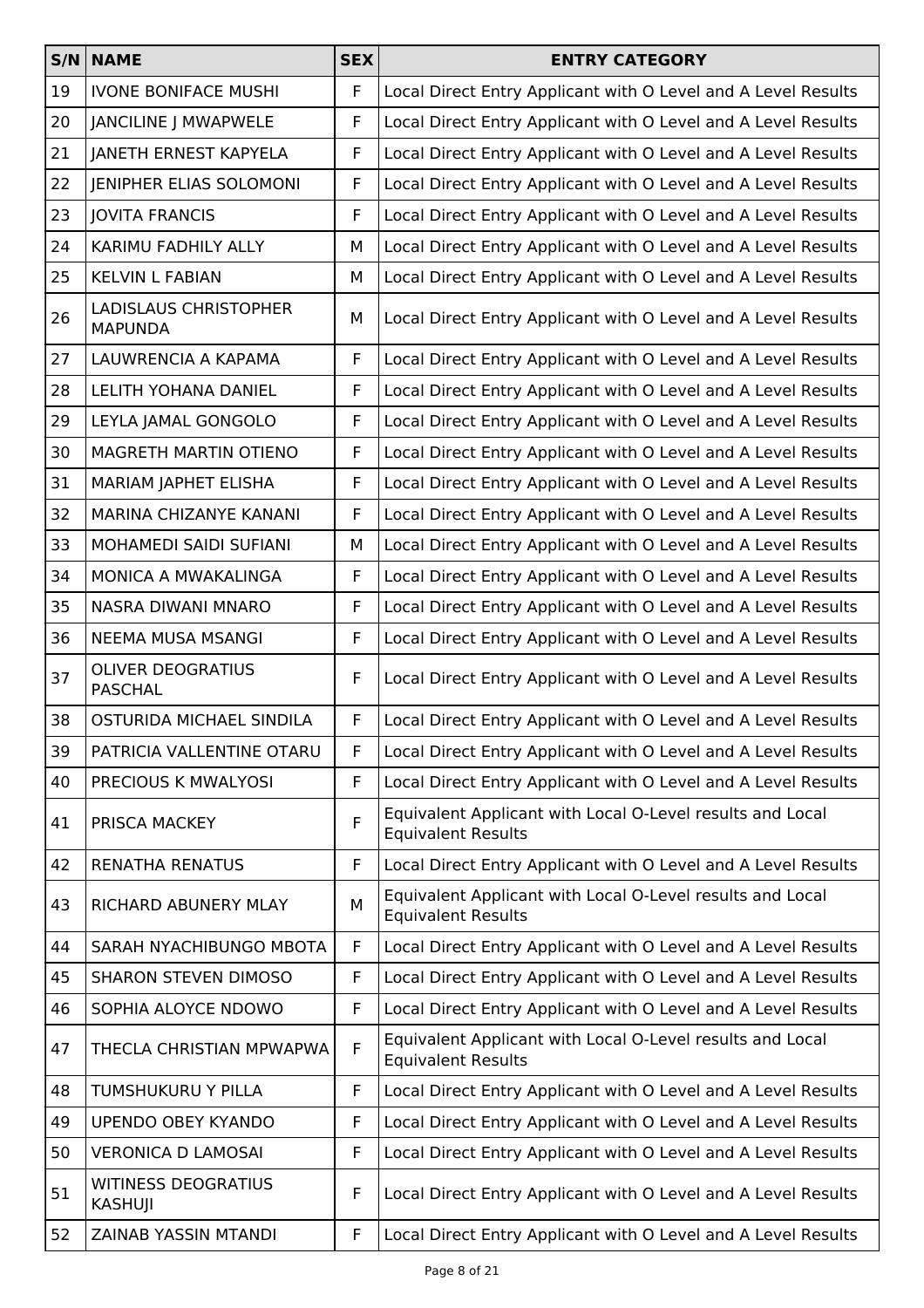#### **AR011-BACHELOR OF SCIENCE IN ENVIRONMENTAL SCIENCE AND MANAGEMENT**

|                | <b>S/N NAME</b>                   | <b>SEX</b> | <b>ENTRY CATEGORY</b>                                                   |
|----------------|-----------------------------------|------------|-------------------------------------------------------------------------|
| 1              | ABDALLAH I MKOROBOKO              | М          | Local Direct Entry Applicant with O Level and A Level<br>Results        |
| $\overline{2}$ | ABDULKARIM A ISSA                 | М          | Local Direct Entry Applicant with O Level and A Level<br><b>Results</b> |
| 3              | ACRINO LAZARO KALINGA             | м          | Local Direct Entry Applicant with O Level and A Level<br>Results        |
| 4              | <b>BEATRICE BENEDICT MASHINJI</b> | F          | Local Direct Entry Applicant with O Level and A Level<br>Results        |
| 5              | <b>BELINA BILUNGI BERNARD</b>     | F          | Local Direct Entry Applicant with O Level and A Level<br>Results        |
| 6              | <b>COLLINS PROSPER KOMBE</b>      | М          | Local Direct Entry Applicant with O Level and A Level<br><b>Results</b> |
| $\overline{7}$ | <b>DAIMON ISSA MWAMBELA</b>       | M          | Local Direct Entry Applicant with O Level and A Level<br>Results        |
| 8              | DEBORAH CHACHA NYAKEGA            | F          | Local Direct Entry Applicant with O Level and A Level<br>Results        |
| 9              | <b>ELIAS SIMION NCHAMA</b>        | M          | Local Direct Entry Applicant with O Level and A Level<br>Results        |
| 10             | <b>ELISHUA A SEGERE</b>           | М          | Local Direct Entry Applicant with O Level and A Level<br><b>Results</b> |
| 11             | <b>FLAVIAN L MBWILO</b>           | M          | Local Direct Entry Applicant with O Level and A Level<br>Results        |
| 12             | <b>FLORA L MOSHI</b>              | F          | Local Direct Entry Applicant with O Level and A Level<br>Results        |
| 13             | <b>FREDRICK EMMANUEL MCHOME</b>   | М          | Local Direct Entry Applicant with O Level and A Level<br>Results        |
| 14             | <b>FREDRICK F FLORIAN</b>         | М          | Local Direct Entry Applicant with O Level and A Level<br>Results        |
| 15             | <b>GODFREY JOHN MWASI</b>         | М          | Local Direct Entry Applicant with O Level and A Level<br>Results        |
| 16             | <b>IRENE JOHN MSESA</b>           | F          | Local Direct Entry Applicant with O Level and A Level<br>Results        |
| 17             | JAPHET DISMAS BAZIL               | М          | Local Direct Entry Applicant with O Level and A Level<br>Results        |
| 18             | <b>JESCA REMMY SAILO</b>          | F          | Local Direct Entry Applicant with O Level and A Level<br>Results        |
| 19             | <b>JUMA MAULID UWESO</b>          | М          | Local Direct Entry Applicant with O Level and A Level<br>Results        |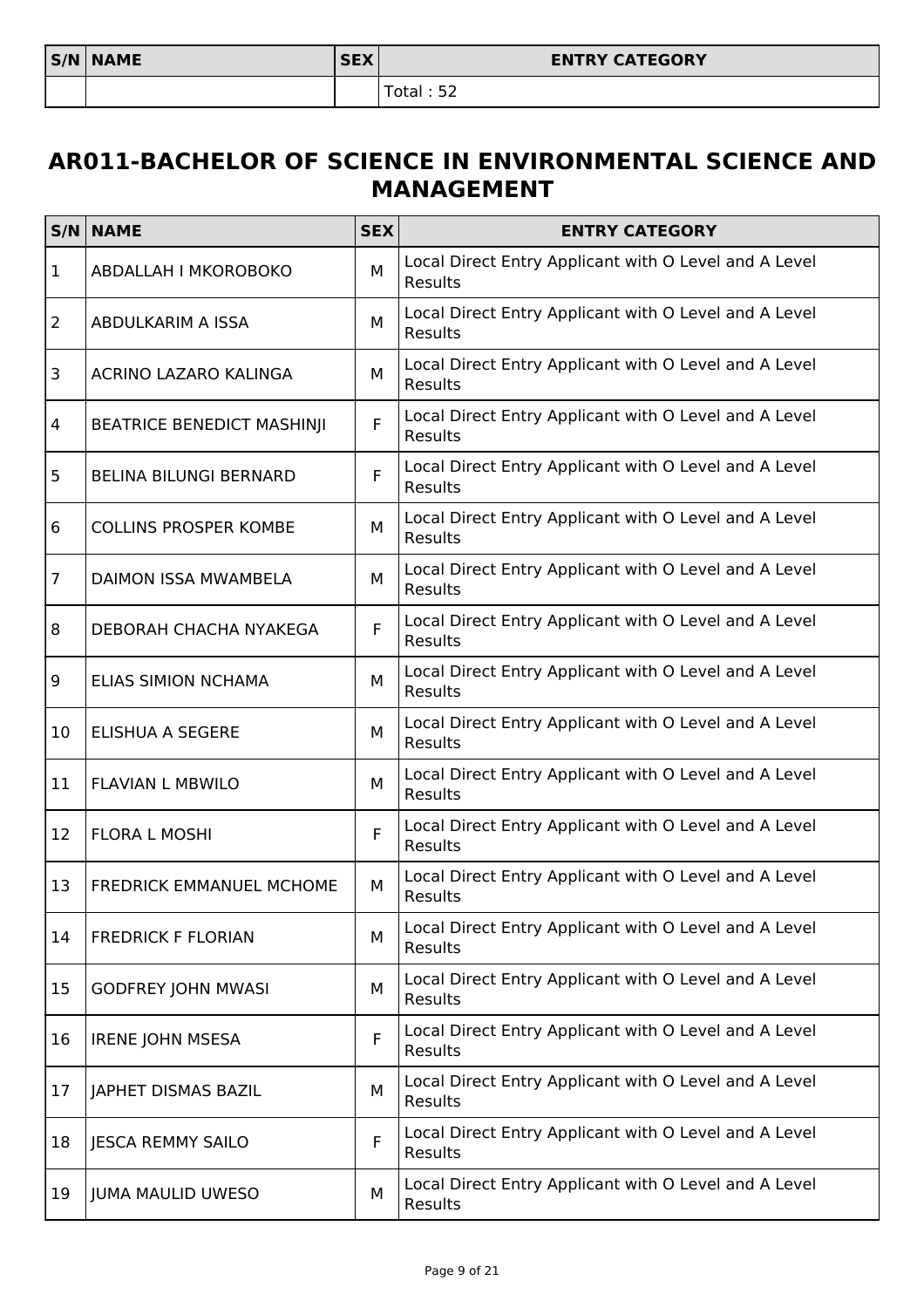|    | S/N NAME                        | <b>SEX</b> | <b>ENTRY CATEGORY</b>                                                   |
|----|---------------------------------|------------|-------------------------------------------------------------------------|
| 20 | <b>LOVENESS D NGUWILA</b>       | F          | Local Direct Entry Applicant with O Level and A Level<br><b>Results</b> |
| 21 | LYDIA PETER MTONO               | F          | Local Direct Entry Applicant with O Level and A Level<br>Results        |
| 22 | MUSSA S MALYETA                 | м          | Local Direct Entry Applicant with O Level and A Level<br><b>Results</b> |
| 23 | MWANAJAA MALIGO MAJIGO          | F          | Local Direct Entry Applicant with O Level and A Level<br>Results        |
| 24 | NAJMA ABDALLA ALI               | F.         | Local Direct Entry Applicant with O Level and A Level<br><b>Results</b> |
| 25 | NANCY JOHN KWEKA                | F          | Local Direct Entry Applicant with O Level and A Level<br>Results        |
| 26 | PETRO MICHAEL GASPARY           | M          | Local Direct Entry Applicant with O Level and A Level<br><b>Results</b> |
| 27 | POTENTINIUS STANLEY<br>MAJARIWA | м          | Local Direct Entry Applicant with O Level and A Level<br>Results        |
| 28 | RAJABU MAKANGILA ALLY           | м          | Local Direct Entry Applicant with O Level and A Level<br><b>Results</b> |
| 29 | SALMA SHABAN SANGAGA            | F          | Local Direct Entry Applicant with O Level and A Level<br>Results        |
| 30 | SEKINYUKU MOHAMED               | м          | Local Direct Entry Applicant with O Level and A Level<br><b>Results</b> |
| 31 | STEPHANO PETER KILUKA           | M          | Local Direct Entry Applicant with O Level and A Level<br>Results        |
| 32 | <b>STEVEN FESTO KITOMARI</b>    | м          | Local Direct Entry Applicant with O Level and A Level<br><b>Results</b> |
| 33 | SWAFAA YAHYA MADENGE            | F.         | Local Direct Entry Applicant with O Level and A Level<br><b>Results</b> |
|    |                                 |            | Total: 33                                                               |

## **AR012-BACHELOR OF SCIENCE IN HOUSING AND INFRASTRUCTURE PLANNING**

|                | <b>S/N NAME</b>             | <b>SEX</b> | <b>ENTRY CATEGORY</b>                                                                  |
|----------------|-----------------------------|------------|----------------------------------------------------------------------------------------|
| -1             | ADELINE WILHELM LYIMO       | F.         | Local Direct Entry Applicant with O Level and A Level Results                          |
| 2              | <b>COLETHA P MAKENGE</b>    | F          | Local Direct Entry Applicant with O Level and A Level Results                          |
| 3              | FATMA ALI HASSAN            | F          | Local Direct Entry Applicant with O Level and A Level Results                          |
| $\overline{4}$ | <b>GODFREY NG'ANGA</b>      | M          | Equivalent Applicant with Local O-Level results and Local<br><b>Equivalent Results</b> |
| 5              | <b>JORDAN ALFAYO MARTIN</b> | М          | Local Direct Entry Applicant with O Level and A Level Results                          |
| 6              | KHADIJA RASHID RAMADHAN     | F          | Local Direct Entry Applicant with O Level and A Level Results                          |
| $\overline{7}$ | MASUMBUKO PAUL MAYALA       | М          | Local Direct Entry Applicant with O Level and A Level Results                          |
| 8              | <b>MIKA P NIKOLAUS</b>      | м          | Local Direct Entry Applicant with O Level and A Level Results                          |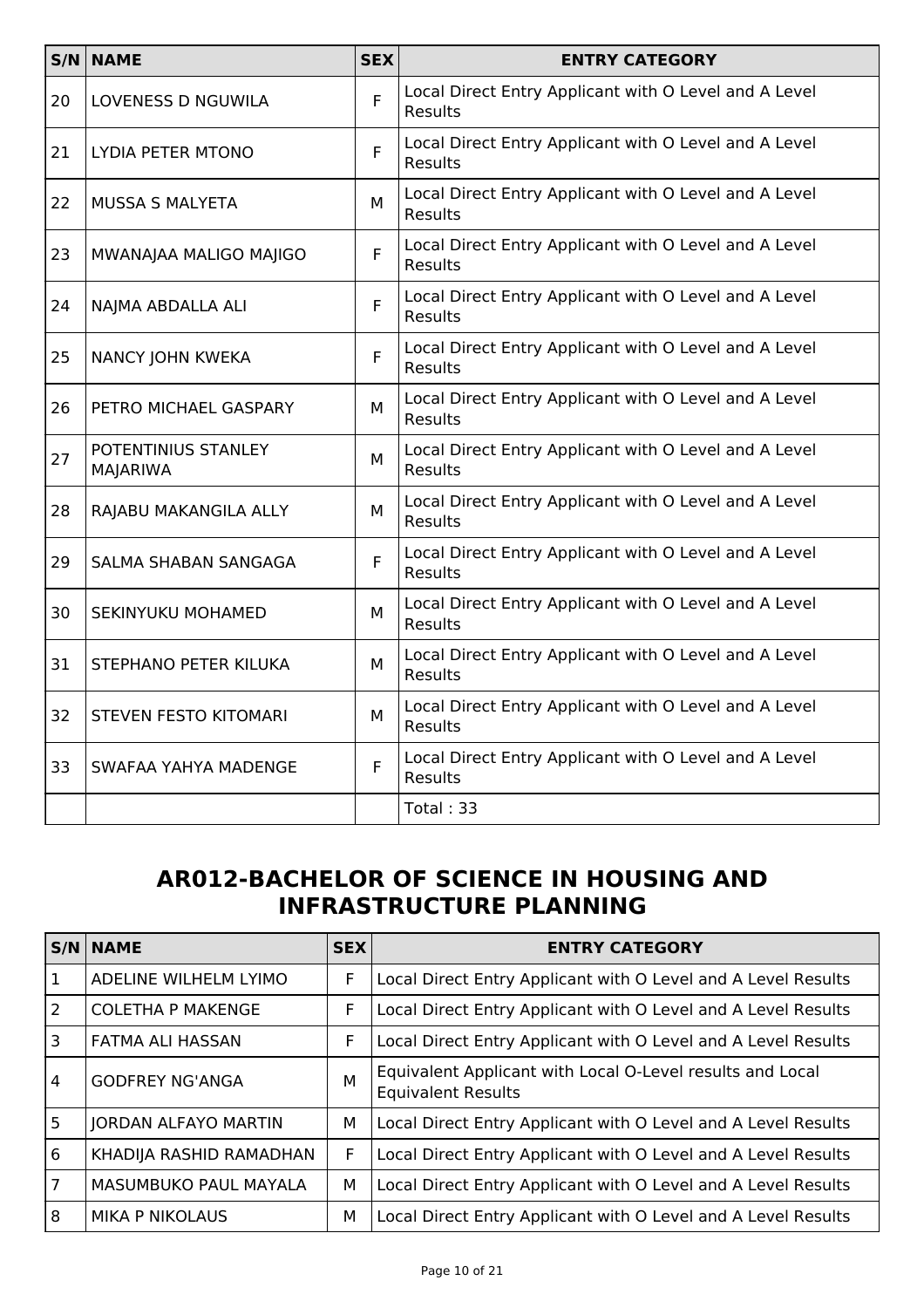|    | $S/N$ NAME                            | <b>SEX</b> | <b>ENTRY CATEGORY</b>                                                                  |
|----|---------------------------------------|------------|----------------------------------------------------------------------------------------|
| 9  | <b>MODEST COSMAS</b>                  | M          | Equivalent Applicant with Local O-Level results and Local<br><b>Equivalent Results</b> |
| 10 | MWAKAJWANGA LAZARO<br><b>BENJAMIN</b> | М          | Local Direct Entry Applicant with O Level and A Level Results                          |
| 11 | <b>RAMLAT N SELEMANI</b>              | F          | Local Direct Entry Applicant with O Level and A Level Results                          |
| 12 | <b>SAID MOHAMED SALEHE</b>            | М          | Local Direct Entry Applicant with O Level and A Level Results                          |
| 13 | TUMAINI D LUANDA                      | М          | Local Direct Entry Applicant with O Level and A Level Results                          |
| 14 | <b>VENOSA R RUTABANA</b>              | F          | Equivalent Applicant with Local O-Level results and Local<br><b>Equivalent Results</b> |
|    |                                       |            | Total: $14$                                                                            |

## **AR013-BACHELOR OF SCIENCE IN LAND MANAGEMENT AND VALUATION**

| S/N              | <b>NAME</b>                                | <b>SEX</b>  | <b>ENTRY CATEGORY</b>                                         |
|------------------|--------------------------------------------|-------------|---------------------------------------------------------------|
| $\vert$ 1        | <b>ALODIA Y YAKOBO</b>                     | F           | Local Direct Entry Applicant with O Level and A Level Results |
| $\overline{2}$   | ANNASTAZIA GODFREY<br><b>MNYAGA</b>        | F           | Local Direct Entry Applicant with O Level and A Level Results |
| $\mathsf{3}$     | <b>CHRISTAROSE FIDELIS</b><br><b>MROPE</b> | F           | Local Direct Entry Applicant with O Level and A Level Results |
| $\overline{4}$   | <b>CHRISTINA LUHANGA</b><br><b>KIVAULA</b> | $\mathsf F$ | Local Direct Entry Applicant with O Level and A Level Results |
| 5                | <b>EMANUEL MUKAMA MAHELA</b>               | M           | Local Direct Entry Applicant with O Level and A Level Results |
| $6\phantom{1}$   | <b>ERICK HANGI MASALU</b>                  | M           | Local Direct Entry Applicant with O Level and A Level Results |
| $\overline{7}$   | <b>ERICKSON E NTWENYA</b>                  | M           | Local Direct Entry Applicant with O Level and A Level Results |
| $\,8\,$          | <b>EVANJO GEORGE CHARLES</b>               | М           | Local Direct Entry Applicant with O Level and A Level Results |
| $\boldsymbol{9}$ | <b>GEORGE JOHNI NTIGIRI</b>                | M           | Local Direct Entry Applicant with O Level and A Level Results |
| 10               | <b>JOANNE CASTULI AMMO</b>                 | F           | Local Direct Entry Applicant with O Level and A Level Results |
| 11               | JOHN MASHAMBA SAMWEL                       | M           | Local Direct Entry Applicant with O Level and A Level Results |
| 12               | <b>JUMA H IKANGAA</b>                      | М           | Local Direct Entry Applicant with O Level and A Level Results |
| 13               | <b>LAMECK CHARLES</b><br><b>KAWASSANGE</b> | M           | Local Direct Entry Applicant with O Level and A Level Results |
| 14               | <b>LILIANI TAWARA SILAYO</b>               | F           | Local Direct Entry Applicant with O Level and A Level Results |
| 15               | <b>MOSSES MARCO KUSEKWA</b>                | М           | Local Direct Entry Applicant with O Level and A Level Results |
| 16               | MWANAHERI O PONDOMO                        | $\mathsf F$ | Local Direct Entry Applicant with O Level and A Level Results |
| 17               | MWITA NYANGOKO MATIKO                      | М           | Local Direct Entry Applicant with O Level and A Level Results |
| 18               | NEEMA WILFRITUS MABEYO                     | $\mathsf F$ | Local Direct Entry Applicant with O Level and A Level Results |
| 19               | NGOLO SITTA NZILA                          | F           | Local Direct Entry Applicant with O Level and A Level Results |
| 20               | NTUGWA WASHA<br>NHENAGULA                  | M           | Local Direct Entry Applicant with O Level and A Level Results |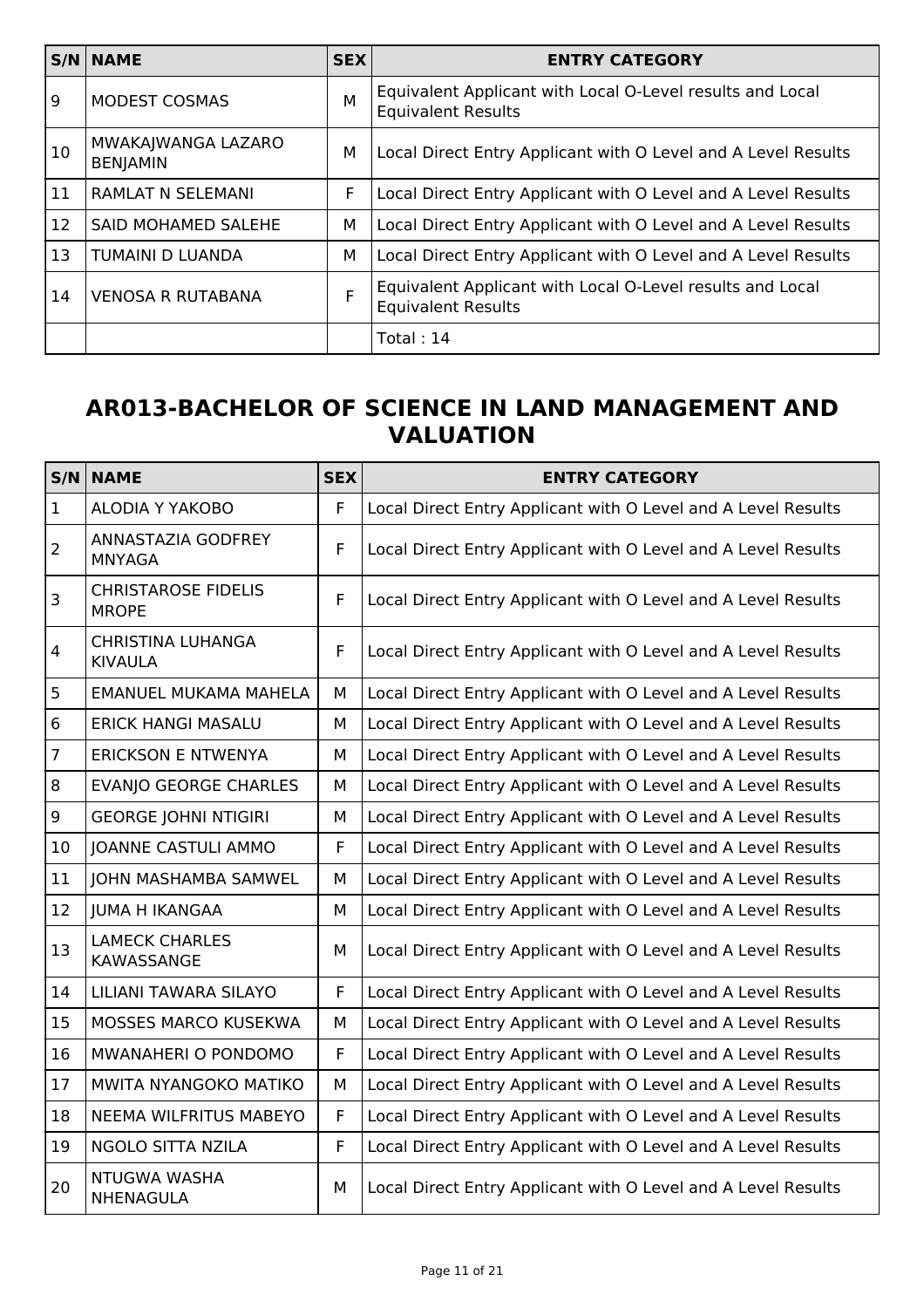|    | $S/N$ NAME                                  | <b>SEX</b> | <b>ENTRY CATEGORY</b>                                                                  |
|----|---------------------------------------------|------------|----------------------------------------------------------------------------------------|
| 21 | <b>NYAKONGO BAHATI</b><br><b>MANYAMA</b>    | F          | Local Direct Entry Applicant with O Level and A Level Results                          |
| 22 | OTILIA MAURUS HOKORORO                      | F          | Local Direct Entry Applicant with O Level and A Level Results                          |
| 23 | PASCHAL R NGIMBA                            | M          | Local Direct Entry Applicant with O Level and A Level Results                          |
| 24 | REBECA A BUKURU                             | F          | Local Direct Entry Applicant with O Level and A Level Results                          |
| 25 | REHEMA MUSSA NDITI                          | F          | Local Direct Entry Applicant with O Level and A Level Results                          |
| 26 | <b>REINHARD RONJINO</b><br><b>MASANGULA</b> | М          | Local Direct Entry Applicant with O Level and A Level Results                          |
| 27 | <b>RENATUS PONSIANO</b><br><b>CHOGA</b>     | М          | Local Direct Entry Applicant with O Level and A Level Results                          |
| 28 | RHOBINA YOHANA MARWA                        | F          | Local Direct Entry Applicant with O Level and A Level Results                          |
| 29 | RONALD MALAKI KADUMA                        | M          | Equivalent Applicant with Local O-Level results and Local<br><b>Equivalent Results</b> |
| 30 | <b>SAMWEL P KILASI</b>                      | M          | Equivalent Applicant with Local O-Level results and Local<br><b>Equivalent Results</b> |
| 31 | <b>UNICE G MOSHI</b>                        | F          | Local Direct Entry Applicant with O Level and A Level Results                          |
| 32 | WASHA KILULU MSIKULA                        | м          | Local Direct Entry Applicant with O Level and A Level Results                          |
| 33 | YUSUPH D SALUM                              | м          | Local Direct Entry Applicant with O Level and A Level Results                          |
|    |                                             |            | Total: $33$                                                                            |

## **AR014-BACHELOR OF SCIENCE IN MUNICIPAL AND INDUSTRIAL SERVICES ENGINEERING**

|                | <b>S/N NAME</b>               | <b>SEX</b> | <b>ENTRY CATEGORY</b>                                                   |
|----------------|-------------------------------|------------|-------------------------------------------------------------------------|
| 1              | AMOS P MGAYA                  | M          | Local Direct Entry Applicant with O Level and A Level<br>Results        |
| $\overline{2}$ | ANGEL EVARIST KWEKA           | F          | Local Direct Entry Applicant with O Level and A Level<br><b>Results</b> |
| 3              | <b>BLESS JEREMIAH SAMWELY</b> | F          | Local Direct Entry Applicant with O Level and A Level<br><b>Results</b> |
| 4              | <b>BRYTON A MATHIAS</b>       | M          | Local Direct Entry Applicant with O Level and A Level<br><b>Results</b> |
| 5              | CECILIA NESTORY BARANTANDA    | F          | Local Direct Entry Applicant with O Level and A Level<br><b>Results</b> |
| 6              | <b>CHRISTINE S MASHALA</b>    | F          | Local Direct Entry Applicant with O Level and A Level<br><b>Results</b> |
| $\overline{7}$ | <b>DAVID LOTH MBISE</b>       | M          | Local Direct Entry Applicant with O Level and A Level<br>Results        |
| 8              | <b>DEVOTHA J SIGALEI</b>      | F          | Local Direct Entry Applicant with O Level and A Level<br>Results        |
| 9              | <b>DICKSON PETER NYONI</b>    | M          | Local Direct Entry Applicant with O Level and A Level<br>Results        |
| 10             | <b>GLORY FRANK MWANRI</b>     | F          | Local Direct Entry Applicant with O Level and A Level<br><b>Results</b> |
|                |                               |            | Page 12 of 21                                                           |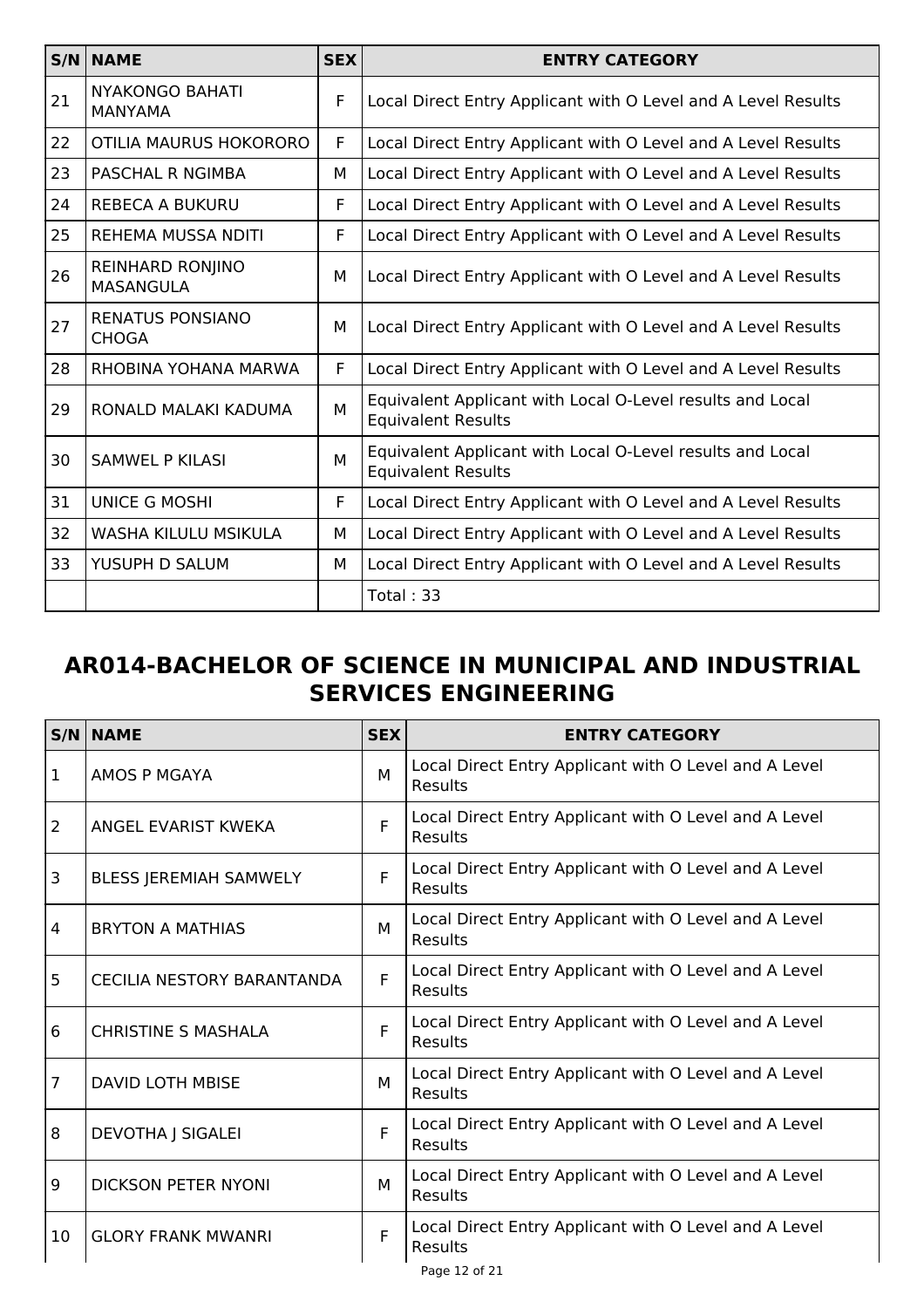| 11        | <b>HOPSON MAULUS LAVA</b>                   | M | Local Direct Entry Applicant with O Level and A Level<br><b>Results</b> |
|-----------|---------------------------------------------|---|-------------------------------------------------------------------------|
| <b>12</b> | JEREMIAH L MPEKA                            | м | Local Direct Entry Applicant with O Level and A Level<br><b>Results</b> |
| <b>13</b> | <b>LAURYN D OWDEN</b>                       | F | Local Direct Entry Applicant with O Level and A Level<br><b>Results</b> |
| 14        | MADUHU MASUMBUKO MADUHU                     | м | Local Direct Entry Applicant with O Level and A Level<br><b>Results</b> |
| <b>15</b> | <b>MARIA HAMISI MPIRA</b>                   | F | Local Direct Entry Applicant with O Level and A Level<br><b>Results</b> |
| 16        | <b>MOSES YAHYA</b>                          | м | Local Direct Entry Applicant with O Level and A Level<br><b>Results</b> |
| 17        | <b>MUSA PETRO LUGOLA</b>                    | м | Local Direct Entry Applicant with O Level and A Level<br><b>Results</b> |
| 18        | NASRA MAHMOUD KABEYA                        | F | Local Direct Entry Applicant with O Level and A Level<br><b>Results</b> |
| 19        | PHILBERT DIOCLES KILAHAMA                   | М | Local Direct Entry Applicant with O Level and A Level<br><b>Results</b> |
| 20        | <b>TUMAINI T RICHARD</b>                    | м | Local Direct Entry Applicant with O Level and A Level<br><b>Results</b> |
| 21        | <b>VICTOR ROMUALD</b><br><b>RWECHUNGURA</b> | м | Local Direct Entry Applicant with O Level and A Level<br>Results        |
| 22        | <b>VIVIAN VALENCE MSUMARI</b>               | F | Local Direct Entry Applicant with O Level and A Level<br>Results        |
|           |                                             |   | Total: 22                                                               |

## **AR015-BACHELOR OF SCIENCE IN PROPERTY AND FACILITIES MANAGEMENT**

|   | $S/N$ NAME                     | <b>SEX</b> | <b>ENTRY CATEGORY</b>                                                   |
|---|--------------------------------|------------|-------------------------------------------------------------------------|
|   | ABDULKADIR HAROUN<br>RAMADHAN  | M          | Local Direct Entry Applicant with O Level and A Level<br><b>Results</b> |
| 2 | AHMED MBAROUK KOMBO            | M          | Local Direct Entry Applicant with O Level and A Level<br><b>Results</b> |
| 3 | <b>BENJAMIN S MTUNGA</b>       | M          | Local Direct Entry Applicant with O Level and A Level<br><b>Results</b> |
| 4 | <b>BIBIAN NEMES MAKOL</b>      | F          | Local Direct Entry Applicant with O Level and A Level<br><b>Results</b> |
| 5 | <b>CYPRIAN PANTALEO MASAWE</b> | M          | Local Direct Entry Applicant with O Level and A Level<br><b>Results</b> |
| 6 | <b>DIANA L KAIJAGE</b>         | F          | Local Direct Entry Applicant with O Level and A Level<br>Results        |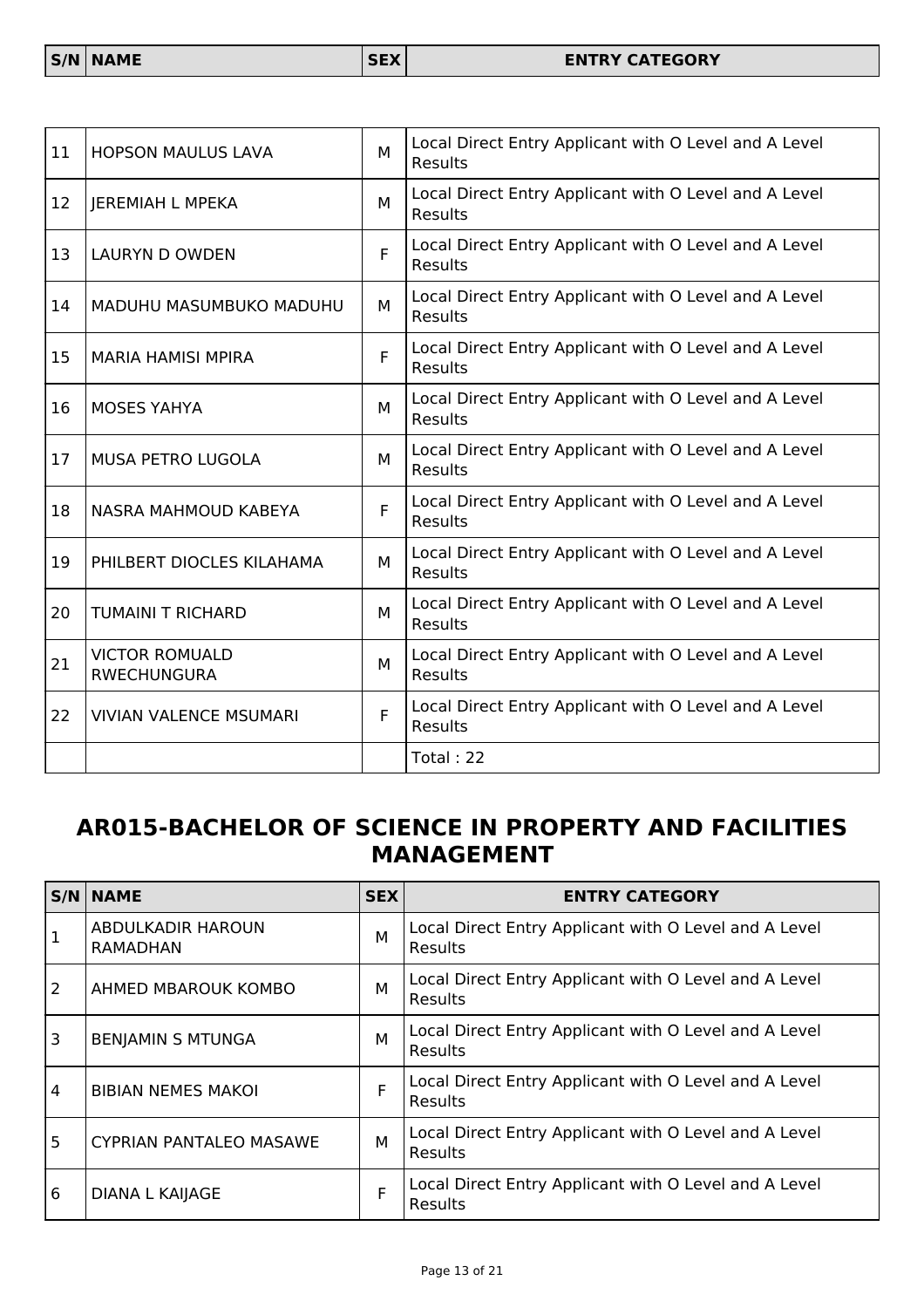|                | <b>S/N NAME</b>                   | <b>SEX</b> | <b>ENTRY CATEGORY</b>                                                   |
|----------------|-----------------------------------|------------|-------------------------------------------------------------------------|
| $\overline{7}$ | <b>ENOCK G MNZAVA</b>             | М          | Local Direct Entry Applicant with O Level and A Level<br>Results        |
| 8              | <b>ENOCK G PAULO</b>              | M          | Local Direct Entry Applicant with O Level and A Level<br>Results        |
| 9              | FAIDHA KHAMIS SEKAMBI             | F          | Local Direct Entry Applicant with O Level and A Level<br>Results        |
| 10             | <b>FLORA GODFREY</b>              | F          | Local Direct Entry Applicant with O Level and A Level<br><b>Results</b> |
| 11             | FLORA AMANDUS SHIRIMA             | F          | Local Direct Entry Applicant with O Level and A Level<br>Results        |
| 12             | <b>FRIDA COSMAS NGIMBA</b>        | F          | Local Direct Entry Applicant with O Level and A Level<br>Results        |
| 13             | <b>GIDEON V SHESHE</b>            | М          | Local Direct Entry Applicant with O Level and A Level<br>Results        |
| 14             | HADIJA F HATIBU                   | F          | Local Direct Entry Applicant with O Level and A Level<br>Results        |
| 15             | <b>IRENE J KALINGA</b>            | F          | Local Direct Entry Applicant with O Level and A Level<br>Results        |
| 16             | LILIAN GEORGE CHRISTOPHER         | F          | Local Direct Entry Applicant with O Level and A Level<br>Results        |
| 17             | LILIAN RESPICIUS MASHULANO        | F          | Local Direct Entry Applicant with O Level and A Level<br>Results        |
| 18             | LINAH WILSON SUMARI               | F          | Local Direct Entry Applicant with O Level and A Level<br>Results        |
| 19             | <b>NURU NASIBU</b>                | М          | Local Direct Entry Applicant with O Level and A Level<br>Results        |
| 20             | REHANI AYUBU SHABANI              | M          | Local Direct Entry Applicant with O Level and A Level<br>Results        |
| 21             | <b>RICHARD B PETER</b>            | м          | Local Direct Entry Applicant with O Level and A Level<br>Results        |
| 22             | RONALDO EMMANUEL                  | M          | Local Direct Entry Applicant with O Level and A Level<br>Results        |
| 23             | SOSPETER PIUS KOMBA               | М          | Local Direct Entry Applicant with O Level and A Level<br>Results        |
| 24             | <b>TRESSPHOLY SILIACUS MTUNZI</b> | М          | Local Direct Entry Applicant with O Level and A Level<br>Results        |
| 25             | <b>VALENCE V LYIMO</b>            | М          | Local Direct Entry Applicant with O Level and A Level<br>Results        |
|                |                                   |            | Total: 25                                                               |

# **AR016-BACHELOR OF SCIENCE IN REGIONAL DEVELOPMENT PLANNING**

| $S/N$ NAME           | <b>SEX</b> | <b>ENTRY CATEGORY</b>                                         |
|----------------------|------------|---------------------------------------------------------------|
| I CLESENCIA A KIHOMA |            | Local Direct Entry Applicant with O Level and A Level Results |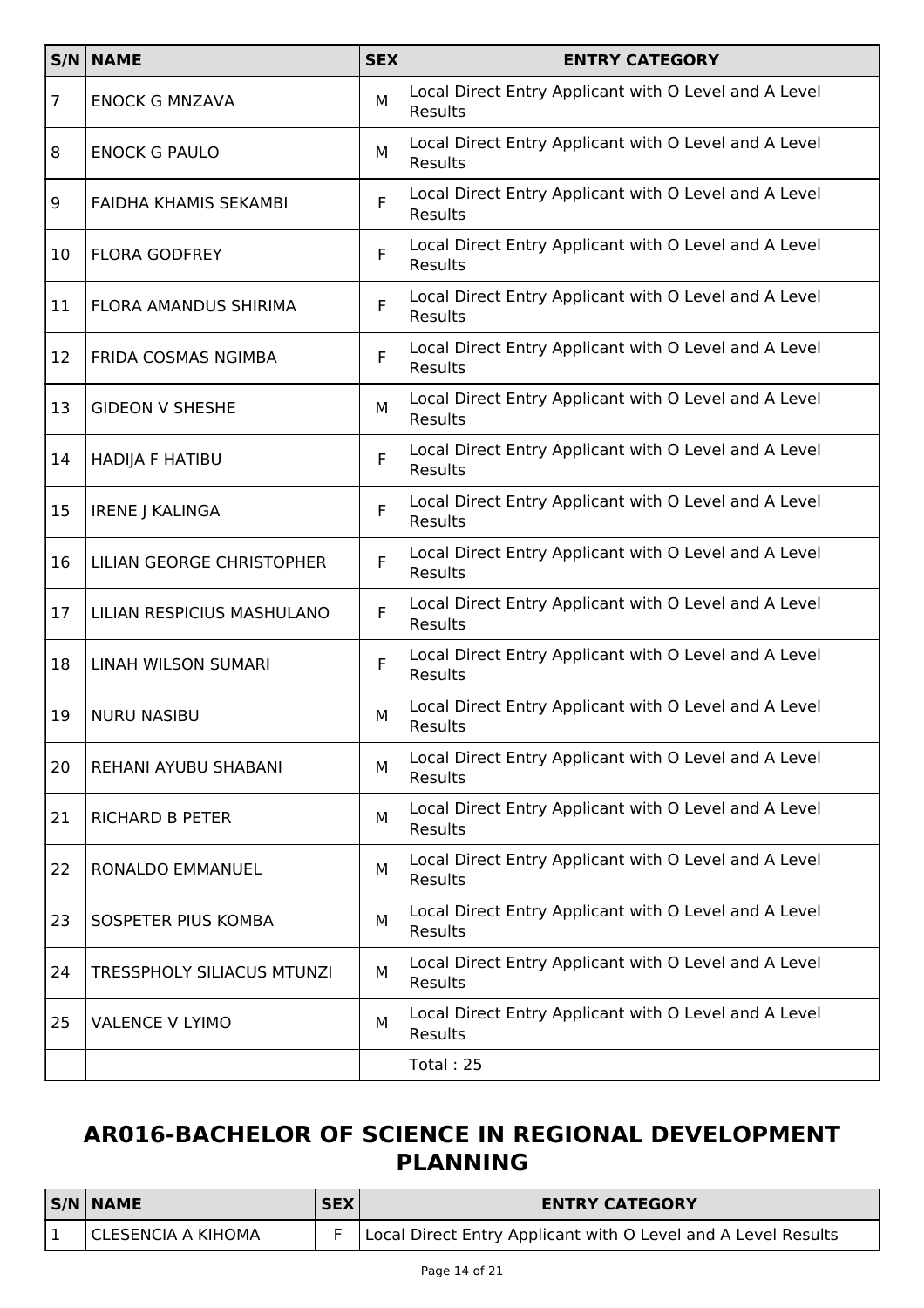|                | S/N NAME                                  | <b>SEX</b> | <b>ENTRY CATEGORY</b>                                                                  |
|----------------|-------------------------------------------|------------|----------------------------------------------------------------------------------------|
| $\overline{2}$ | <b>ELIZABETH STEPHEN</b><br><b>MJEMAH</b> | F          | Local Direct Entry Applicant with O Level and A Level Results                          |
| 3              | <b>ERNEST HENDRY MADEJA</b>               | M          | Equivalent Applicant with Local O-Level results and Local<br><b>Equivalent Results</b> |
| $\overline{4}$ | <b>ERNEUS K MLELWA</b>                    | М          | Local Direct Entry Applicant with O Level and A Level Results                          |
| 5              | ESTER NZALIA KUZENZA                      | F          | Local Direct Entry Applicant with O Level and A Level Results                          |
| 6              | <b>GEOFREY S MSECHU</b>                   | М          | Local Direct Entry Applicant with O Level and A Level Results                          |
| $\overline{7}$ | <b>GLORIA E MMBAGA</b>                    | F          | Local Direct Entry Applicant with O Level and A Level Results                          |
| 8              | <b>GREATER P NYONDO</b>                   | F          | Local Direct Entry Applicant with O Level and A Level Results                          |
| 9              | <b>JACKLINE BERNARD</b><br>MNYAKASHA      | F          | Local Direct Entry Applicant with O Level and A Level Results                          |
| 10             | <b>JUDITH NYEMERA GEORGE</b>              | F          | Equivalent Applicant with Local O-Level results and Local<br><b>Equivalent Results</b> |
| 11             | MARIA ROBERT MKWAMA                       | F.         | Local Direct Entry Applicant with O Level and A Level Results                          |
| 12             | <b>MARIAM OMARY SAIDI</b>                 | F          | Local Direct Entry Applicant with O Level and A Level Results                          |
| 13             | <b>MAYASA G PYUZA</b>                     | F          | Local Direct Entry Applicant with O Level and A Level Results                          |
| 14             | <b>NOREEN LEO NAMBOMBI</b>                | F          | Local Direct Entry Applicant with O Level and A Level Results                          |
| 15             | <b>OLIVA KOKULEBA</b><br><b>CLEOPHACE</b> | F          | Local Direct Entry Applicant with O Level and A Level Results                          |
| 16             | PAUL ANDREA KAGAMBO                       | м          | Local Direct Entry Applicant with O Level and A Level Results                          |
| 17             | <b>SALMANI MPOKI</b><br>MWAKIKUNGA        | M          | Equivalent Applicant with Local O-Level results and Local<br><b>Equivalent Results</b> |
| 18             | <b>VESTINA VEDASTUS</b><br><b>KAKULE</b>  | F          | Local Direct Entry Applicant with O Level and A Level Results                          |
|                |                                           |            | Total: 18                                                                              |

### **AR017-BACHELOR OF SCIENCE IN REAL ESTATE (FINANCE AND INVESTMENT)**

|                | S/N   NAME                    | <b>SEX</b> | <b>ENTRY CATEGORY</b>                                                                  |
|----------------|-------------------------------|------------|----------------------------------------------------------------------------------------|
| -1             | <b>BENSON HUBERT MGAYA</b>    | М          | Local Direct Entry Applicant with O Level and A Level Results                          |
| 2              | CHRISTOPHER AMANI TEMU        | М          | Local Direct Entry Applicant with O Level and A Level Results                          |
| 3              | DATIVA W BARNABA              | F          | Local Direct Entry Applicant with O Level and A Level Results                          |
| $\overline{4}$ | ELPHIN S MWALYENGA            | М          | Local Direct Entry Applicant with O Level and A Level Results                          |
| 5              | FATUMA RAMADHANI MBAGA        | F          | Local Direct Entry Applicant with O Level and A Level Results                          |
| 6              | GILBERT KAMUGA DONALD         | M          | Equivalent Applicant with Local O-Level results and Local<br><b>Equivalent Results</b> |
| $\overline{7}$ | <b>GREMAN MAIRA MASHAURI</b>  | M          | Equivalent Applicant with Local O-Level results and Local<br><b>Equivalent Results</b> |
| 8              | <b>JACQUELINE MOSES NDILE</b> | F          | Local Direct Entry Applicant with O Level and A Level Results                          |
| 9              | JERRY A MWENDA                | М          | Local Direct Entry Applicant with O Level and A Level Results                          |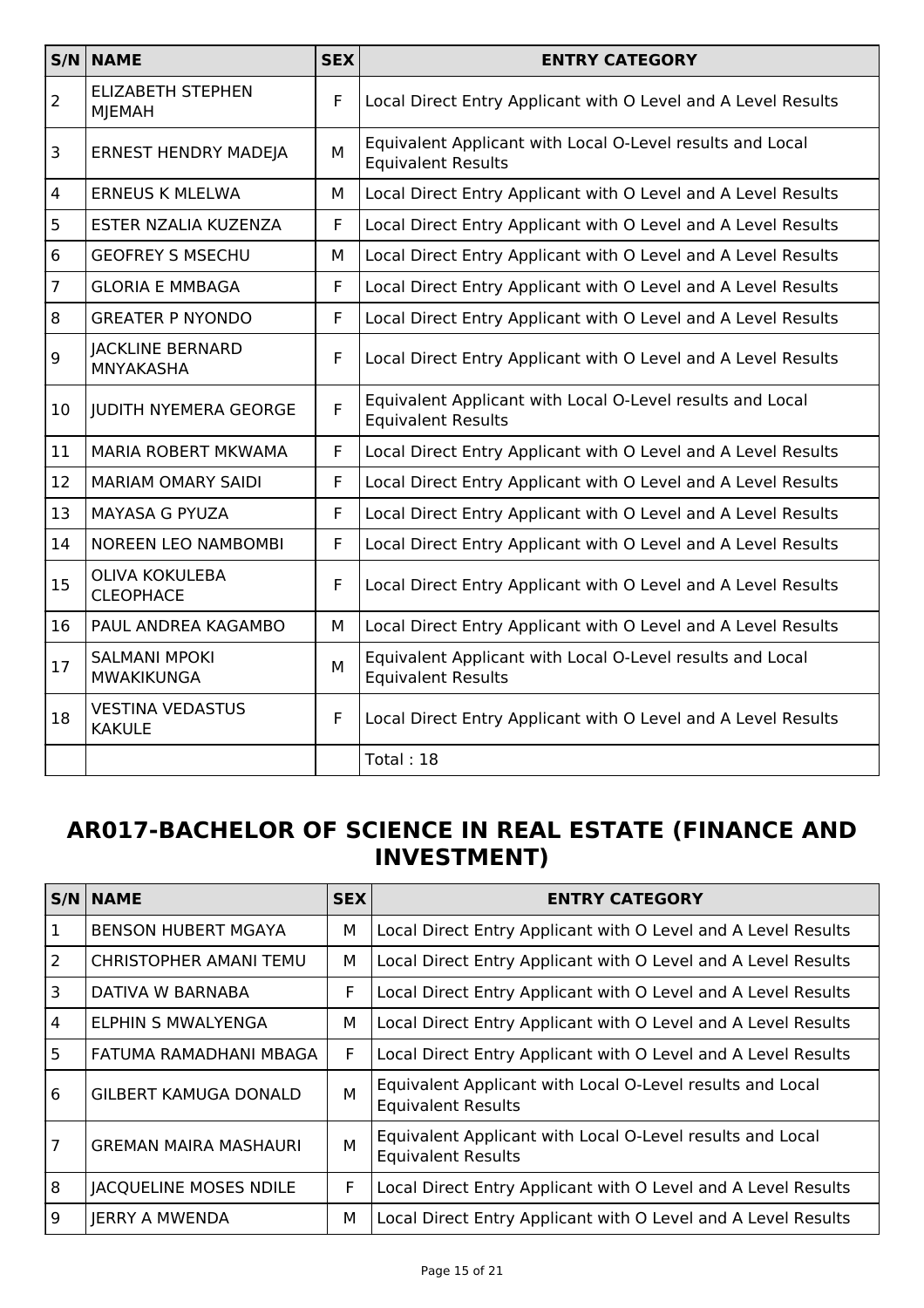|    | <b>S/N NAME</b>                              | <b>SEX</b> | <b>ENTRY CATEGORY</b>                                                                  |
|----|----------------------------------------------|------------|----------------------------------------------------------------------------------------|
| 10 | <b>JOEL CHACHA GEROGE</b>                    | M          | Equivalent Applicant with Local O-Level results and Local<br><b>Equivalent Results</b> |
| 11 | <b>JOSEPH WAHEKE</b>                         | M          | Local Direct Entry Applicant with O Level and A Level Results                          |
| 12 | <b>JOSEPHINE MODEST</b><br><b>RUTAGENGWA</b> | F          | Local Direct Entry Applicant with O Level and A Level Results                          |
| 13 | KIZA EVARIST ANDREW                          | F          | Equivalent Applicant with Local O-Level results and Local<br><b>Equivalent Results</b> |
| 14 | LUSENGA KILIAN MACHEMBA                      | м          | Local Direct Entry Applicant with O Level and A Level Results                          |
| 15 | NASRA ATHUMAN KISWANYA                       | F          | Local Direct Entry Applicant with O Level and A Level Results                          |
| 16 | RAFIKIEL KIONDO KARATA                       | F          | Local Direct Entry Applicant with O Level and A Level Results                          |
| 17 | RAMADHAN MIKIDADI HOZA                       | М          | Local Direct Entry Applicant with O Level and A Level Results                          |
| 18 | <b>REGAN MUSSA MWANSHULI</b>                 | М          | Local Direct Entry Applicant with O Level and A Level Results                          |
| 19 | <b>SAID R AMRI</b>                           | M          | Local Direct Entry Applicant with O Level and A Level Results                          |
| 20 | SALAMA ABDALLA MSHAM                         | F          | Local Direct Entry Applicant with O Level and A Level Results                          |
| 21 | <b>STANLEY SEVERIN SHAYO</b>                 | М          | Equivalent Applicant with Local O-Level results and Local<br><b>Equivalent Results</b> |
| 22 | <b>SWITBETH BERNADR</b><br><b>STANFORRD</b>  | м          | Local Direct Entry Applicant with O Level and A Level Results                          |
| 23 | TWALIB AZIZI KABEYA                          | М          | Local Direct Entry Applicant with O Level and A Level Results                          |
| 24 | <b>VINCE E SETSON</b>                        | м          | Local Direct Entry Applicant with O Level and A Level Results                          |
|    |                                              |            | Total: 24                                                                              |

### **AR018-BACHELOR OF SCIENCE IN URBAN AND REGIONAL PLANNING**

|                | $S/N$ NAME                              | <b>SEX</b> | <b>ENTRY CATEGORY</b>                                         |
|----------------|-----------------------------------------|------------|---------------------------------------------------------------|
| 1              | ALFREDINA MANUGWA<br><b>NDAKI</b>       | F          | Local Direct Entry Applicant with O Level and A Level Results |
| $\overline{2}$ | <b>ALINDA DEVISI FESTO</b>              | F          | Local Direct Entry Applicant with O Level and A Level Results |
| $\overline{3}$ | BARAKA SABINUS MLOWE                    | м          | Local Direct Entry Applicant with O Level and A Level Results |
| 4              | <b>BELINDA BENJAMIN</b><br><b>MAULA</b> | F          | Local Direct Entry Applicant with O Level and A Level Results |
| 5              | <b>ESTER FRANCIS</b><br><b>MAKWINJA</b> | F          | Local Direct Entry Applicant with O Level and A Level Results |
| 6              | FATINA MIKIDADI NGODA                   | F          | Local Direct Entry Applicant with O Level and A Level Results |
| $\overline{7}$ | <b>GRACE JOSEPH KINASA</b>              | F          | Local Direct Entry Applicant with O Level and A Level Results |
| 8              | <b>GUNVORY JOSEPH IRIGO</b>             | F.         | Local Direct Entry Applicant with O Level and A Level Results |
| 9              | <b>JANUARY A SHOMARI</b>                | м          | Local Direct Entry Applicant with O Level and A Level Results |
| 10             | RITHA R ASSENGA                         | F.         | Local Direct Entry Applicant with O Level and A Level Results |
| 11             | <b>ROSEMARY STEVEN</b><br><b>SYONGA</b> | F          | Local Direct Entry Applicant with O Level and A Level Results |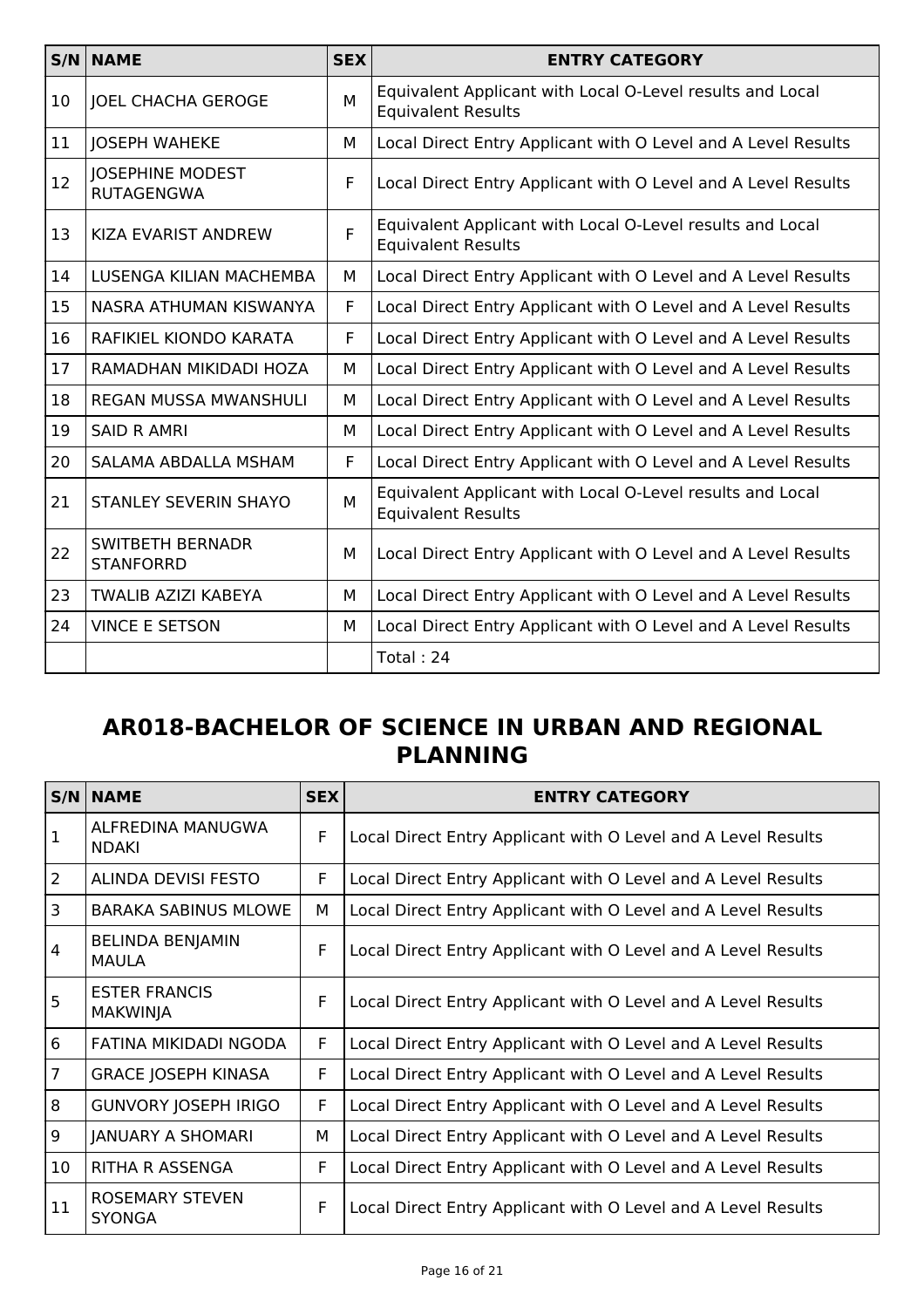|           | $S/N$ NAME                | <b>SEX</b> | <b>ENTRY CATEGORY</b>                                                                  |
|-----------|---------------------------|------------|----------------------------------------------------------------------------------------|
| <b>12</b> | <b>SHOMARI A MKOMANGI</b> | M          | Equivalent Applicant with Local O-Level results and Local<br><b>Equivalent Results</b> |
| 13        | WILLIAM MJUNI RUTTA       | M          | Equivalent Applicant with Local O-Level results and Local<br><b>Equivalent Results</b> |
|           |                           |            | Total: $13$                                                                            |

## **AR019-BACHELOR OF ARTS IN ECONOMICS**

|                | S/N NAME                                 | <b>SEX</b> | <b>ENTRY CATEGORY</b>                                                                  |
|----------------|------------------------------------------|------------|----------------------------------------------------------------------------------------|
| $\mathbf{1}$   | <b>CAREEN R ELIEZA</b>                   | М          | Local Direct Entry Applicant with O Level and A Level Results                          |
| $\overline{2}$ | <b>CATHERINE G MROSSO</b>                | F          | Local Direct Entry Applicant with O Level and A Level Results                          |
| 3              | <b>ELVIN STANLEY KANGERO</b>             | М          | Local Direct Entry Applicant with O Level and A Level Results                          |
| 4              | <b>ERICK B HUMBO</b>                     | М          | Local Direct Entry Applicant with O Level and A Level Results                          |
| 5              | <b>FEBRONIA HOYA</b><br><b>MGANGA</b>    | F          | Equivalent Applicant with Local O-Level results and Local<br><b>Equivalent Results</b> |
| 6              | <b>GRACE NICODEMUS</b><br><b>MNGULU</b>  | F          | Local Direct Entry Applicant with O Level and A Level Results                          |
| $\overline{7}$ | <b>IMANI MUSA</b><br><b>NYAMBUSANI</b>   | М          | Local Direct Entry Applicant with O Level and A Level Results                          |
| 8              | <b>MARY HAMFRAY</b><br><b>MBWAMBO</b>    | F          | Local Direct Entry Applicant with O Level and A Level Results                          |
| 9              | <b>MERCY ANDREW</b><br><b>RUPIANO</b>    | F          | Local Direct Entry Applicant with O Level and A Level Results                          |
| 10             | <b>NAMAYANI OMBENI</b><br><b>KIROIYA</b> | F          | Local Direct Entry Applicant with O Level and A Level Results                          |
| 11             | <b>RICHARD PAULO</b><br><b>ELIBARIKI</b> | М          | Local Direct Entry Applicant with O Level and A Level Results                          |
| 12             | SARAH THADEI KISIMA                      | F          | Local Direct Entry Applicant with O Level and A Level Results                          |
| 13             | SIAIRENE ANTIPAS TEMU                    | F          | Local Direct Entry Applicant with O Level and A Level Results                          |
|                |                                          |            | Total: 13                                                                              |

#### **AR020-BACHELOR OF SCIENCE IN INFORMATION SYSTEMS MANAGEMENT**

|                | $S/N$ NAME                                | <b>SEX</b> | <b>ENTRY CATEGORY</b>                                                                  |
|----------------|-------------------------------------------|------------|----------------------------------------------------------------------------------------|
|                | <b>ABDULKARIM FREDRICK</b><br><b>SAWE</b> | м          | Local Direct Entry Applicant with O Level and A Level Results                          |
| 2              | AISHER I SAID                             | F          | Local Direct Entry Applicant with O Level and A Level Results                          |
| 3              | ARAFA I MIRAJI                            | F          | Local Direct Entry Applicant with O Level and A Level Results                          |
| $\overline{4}$ | <b>BONUS LEONARD NDAMCHO</b>              | м          | Local Direct Entry Applicant with O Level and A Level Results                          |
| 5              | <b>BRENDA HERIETH JOHN</b>                | F          | Local Direct Entry Applicant with O Level and A Level Results                          |
| 6              | <b>COSMAS A JOSEPH</b>                    | M          | Equivalent Applicant with Local O-Level results and Local<br><b>Equivalent Results</b> |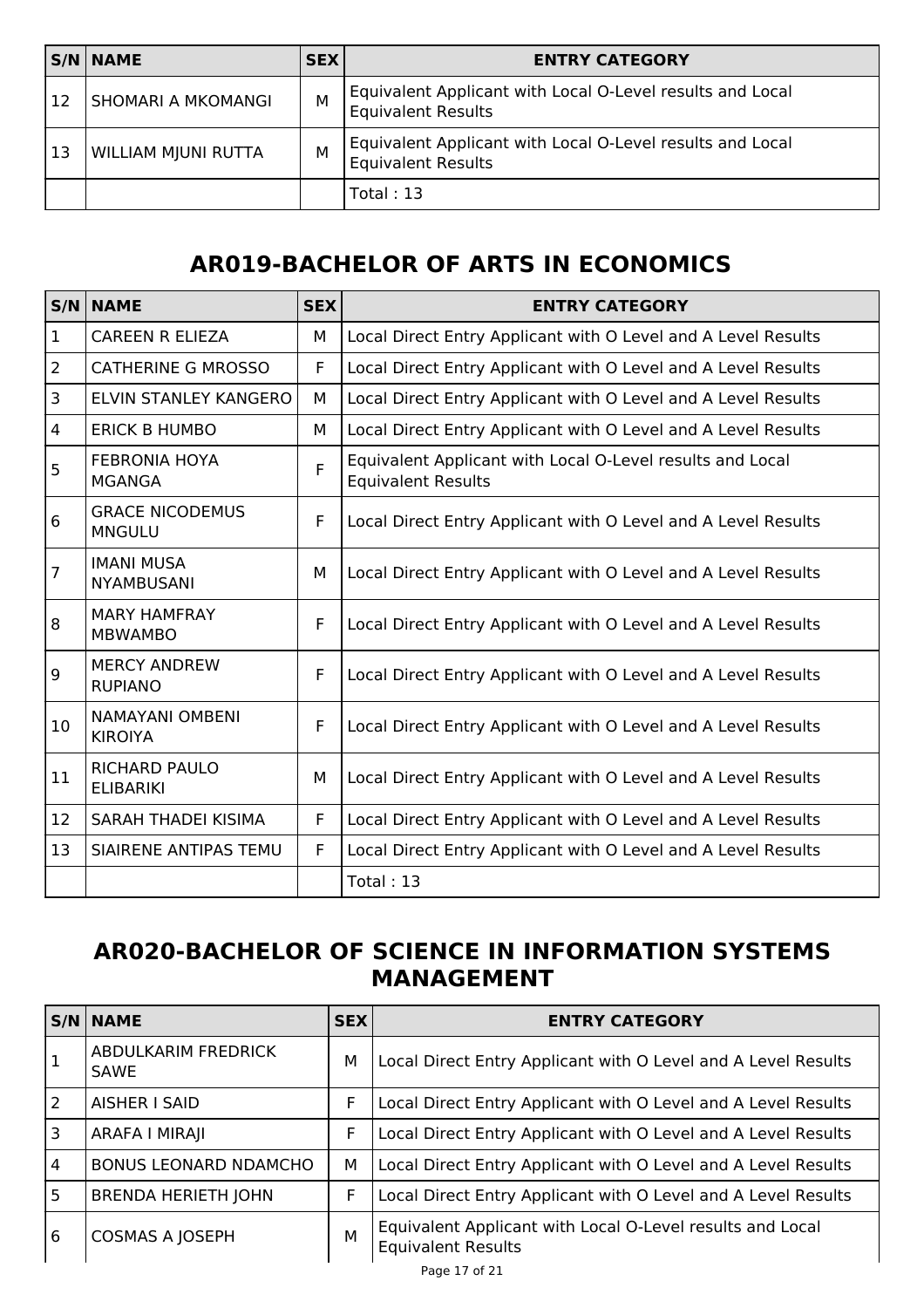| $\overline{7}$ | DANIEL   SEVINGI                       | M | Local Direct Entry Applicant with O Level and A Level Results                          |
|----------------|----------------------------------------|---|----------------------------------------------------------------------------------------|
| 8              | <b>DORCAS C SHAGY</b>                  | F | Local Direct Entry Applicant with O Level and A Level Results                          |
| 9              | <b>EMMANUEL E MMBAGA</b>               | M | Local Direct Entry Applicant with O Level and A Level Results                          |
| 10             | JAPHET MASUMBUKO<br><b>MANYAMA</b>     | M | Local Direct Entry Applicant with O Level and A Level Results                          |
| 11             | <b>JOHN BONIFACE KATIKIRO</b>          | М | Local Direct Entry Applicant with O Level and A Level Results                          |
| 12             | <b>JOHN M KISHOSHA</b>                 | M | Local Direct Entry Applicant with O Level and A Level Results                          |
| 13             | <b>JOSHUA Y OZWARD</b>                 | M | Local Direct Entry Applicant with O Level and A Level Results                          |
| 14             | <b>KEZIA JOEL ANDREW</b>               | F | Local Direct Entry Applicant with O Level and A Level Results                          |
| 15             | LAURA LAUREIN KAYEGA                   | F | Equivalent Applicant with Local O-Level results and Local<br><b>Equivalent Results</b> |
| 16             | <b>MARIAM HASHIM MAFURU</b>            | F | Local Direct Entry Applicant with O Level and A Level Results                          |
| 17             | MICHAEL STEPHANO MTAMBO                | M | Local Direct Entry Applicant with O Level and A Level Results                          |
| 18             | MUSSA H MADENI                         | M | Local Direct Entry Applicant with O Level and A Level Results                          |
| 19             | <b>NAIMA HAMISI YOYO</b>               | F | Local Direct Entry Applicant with O Level and A Level Results                          |
| 20             | NEEMA RAJAB KAZIBURE                   | F | Local Direct Entry Applicant with O Level and A Level Results                          |
| 21             | <b>NURU RAMADHAN</b><br>ABDULRAHMAN    | F | Equivalent Applicant with Local O-Level results and Local<br><b>Equivalent Results</b> |
| 22             | SHADYA ABDULMAJID<br><b>NDYETABULA</b> | F | Local Direct Entry Applicant with O Level and A Level Results                          |
| 23             | WAZIRI BENJAMIN ARON                   | M | Local Direct Entry Applicant with O Level and A Level Results                          |
| 24             | WITNESS NYANG'WA SASUMA                | F | Local Direct Entry Applicant with O Level and A Level Results                          |
| 25             | YOHANA JUMA NYANGASA                   | M | Local Direct Entry Applicant with O Level and A Level Results                          |
| 26             | YOHANA K PASTORY                       | M | Local Direct Entry Applicant with O Level and A Level Results                          |
|                |                                        |   | Total: 26                                                                              |

# **AR021-BACHELOR OF SCIENCE IN CIVIL ENGINEERING**

|                | <b>S/N NAME</b>                            | <b>SEX</b> | <b>ENTRY CATEGORY</b>                                                                  |
|----------------|--------------------------------------------|------------|----------------------------------------------------------------------------------------|
| 1              | ALBERT JOHN SAKIA                          | M          | Local Direct Entry Applicant with O Level and A Level Results                          |
| 2              | AMOS E KISAGERO                            | M          | Equivalent Applicant with Local O-Level results and Local<br><b>Equivalent Results</b> |
| 3              | FATMA ABDULRAHIM<br>ABDALLAH               | F          | Local Direct Entry Applicant with O Level and A Level Results                          |
| $\overline{4}$ | <b>FRANCISCA ANTHONY</b><br><b>MAYUNGA</b> | F          | Local Direct Entry Applicant with O Level and A Level Results                          |
| 5              | <b>JACKLYNE BRENDAN SHAYO</b>              | F          | Local Direct Entry Applicant with O Level and A Level Results                          |
| 6              | <b>JACOB KAZENI MMARY</b>                  | M          | Local Direct Entry Applicant with O Level and A Level Results                          |
| $\overline{7}$ | JANNEKE DANIEL DUGANGE                     | F          | Local Direct Entry Applicant with O Level and A Level Results                          |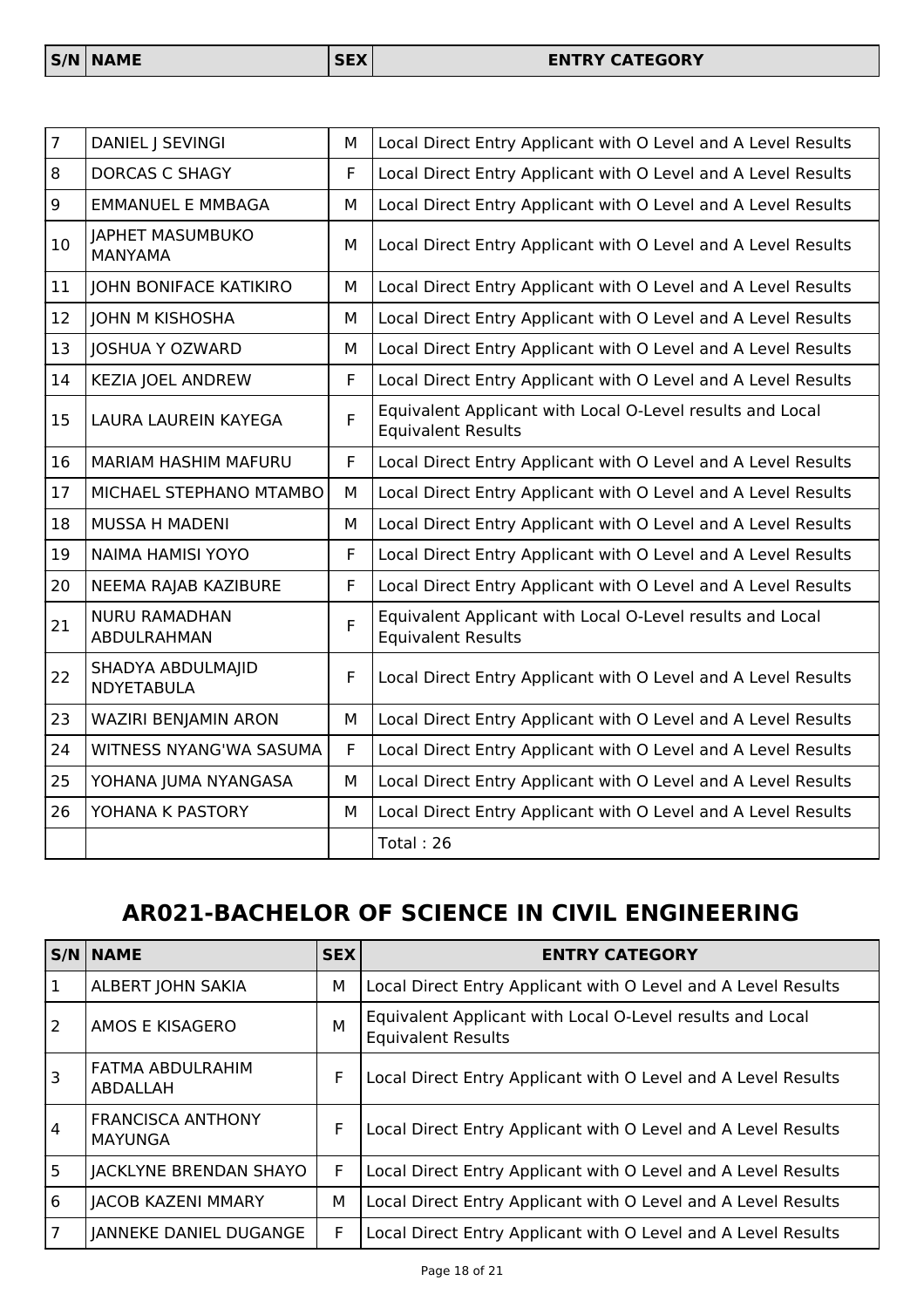| S/N | <b>NAME</b>                                | <b>SEX</b> | <b>ENTRY CATEGORY</b>                                                                  |
|-----|--------------------------------------------|------------|----------------------------------------------------------------------------------------|
| 8   | JOSEPH IBRAHIMU TUNDU                      | М          | Local Direct Entry Applicant with O Level and A Level Results                          |
| 9   | <b>MATHIAS REVOCATUS</b><br><b>MATHIAS</b> | М          | Local Direct Entry Applicant with O Level and A Level Results                          |
| 10  | MIKE GEORGE MBWAMBO                        | М          | Local Direct Entry Applicant with O Level and A Level Results                          |
| 11  | <b>OMARY SHABANI GWANDU</b>                | M          | Local Direct Entry Applicant with O Level and A Level Results                          |
| 12  | RIDHIWANI RAMADHANI<br><b>RASHIDI</b>      | M          | Local Direct Entry Applicant with O Level and A Level Results                          |
| 13  | SAID BAHEMU AZIMIO                         | M          | Equivalent Applicant with Local O-Level results and Local<br><b>Equivalent Results</b> |
| 14  | SAMWEL J MSACKY                            | М          | Local Direct Entry Applicant with O Level and A Level Results                          |
| 15  | SIMBILA B MATARA                           | м          | Local Direct Entry Applicant with O Level and A Level Results                          |
| 16  | <b>VALENTINA EUSTACK</b><br><b>MARENGE</b> | F          | Local Direct Entry Applicant with O Level and A Level Results                          |
|     |                                            |            | Total: $16$                                                                            |

#### **AR022-BACHELOR OF SCIENCE IN ACCOUNTING AND FINANCE**

| S/N            | <b>NAME</b>                                | <b>SEX</b> | <b>ENTRY CATEGORY</b>                                                                  |
|----------------|--------------------------------------------|------------|----------------------------------------------------------------------------------------|
| $\mathbf 1$    | ANETH TRYPHONE KALIWABO                    | F          | Local Direct Entry Applicant with O Level and A Level Results                          |
| $\overline{2}$ | EBENEZER E MFANGAVO                        | М          | Local Direct Entry Applicant with O Level and A Level Results                          |
| 3              | HELLENA YONAH MWAMBETA                     | F          | Local Direct Entry Applicant with O Level and A Level Results                          |
| 4              | <b>JACKLINE MAGERE MARWA</b>               | F          | Local Direct Entry Applicant with O Level and A Level Results                          |
| 5              | <b>JOSEPH LAWRENCE</b><br><b>SHEMPEMBA</b> | M          | Local Direct Entry Applicant with O Level and A Level Results                          |
| 6              | <b>JULIETH GILLEARD MARO</b>               | F          | Local Direct Entry Applicant with O Level and A Level Results                          |
| $\overline{7}$ | KANIZIO JOSEPHAT MPANDUJI                  | М          | Local Direct Entry Applicant with O Level and A Level Results                          |
| 8              | <b>LEONARD ALPHONCE KIDATA</b>             | М          | Local Direct Entry Applicant with O Level and A Level Results                          |
| 9              | <b>NAOMI EMMANUEL</b><br><b>MBERENYATI</b> | F          | Equivalent Applicant with Local O-Level results and Local<br><b>Equivalent Results</b> |
| 10             | <b>REGAN ANTHONY SHAYO</b>                 | м          | Local Direct Entry Applicant with O Level and A Level Results                          |
| 11             | SALOME IBRAHIM LUWUMBA                     | F          | Local Direct Entry Applicant with O Level and A Level Results                          |
| 12             | SCHOLASTICA SALVATORY<br><b>MKENDA</b>     | F          | Local Direct Entry Applicant with O Level and A Level Results                          |
| 13             | <b>ZAKARIA KASSIMU</b>                     | М          | Local Direct Entry Applicant with O Level and A Level Results                          |
|                |                                            |            | Total: $13$                                                                            |

#### **AR027-BACHELOR OF SCIENCE IN COMPUTER SYSTEMS AND NETWORKS**

| <b>S/N NAME</b>          | <b>SEX</b> | <b>ENTRY CATEGORY</b>                                             |
|--------------------------|------------|-------------------------------------------------------------------|
| <b>ALVIN GODSON SOMI</b> |            | M   Local Direct Entry Applicant with O Level and A Level Results |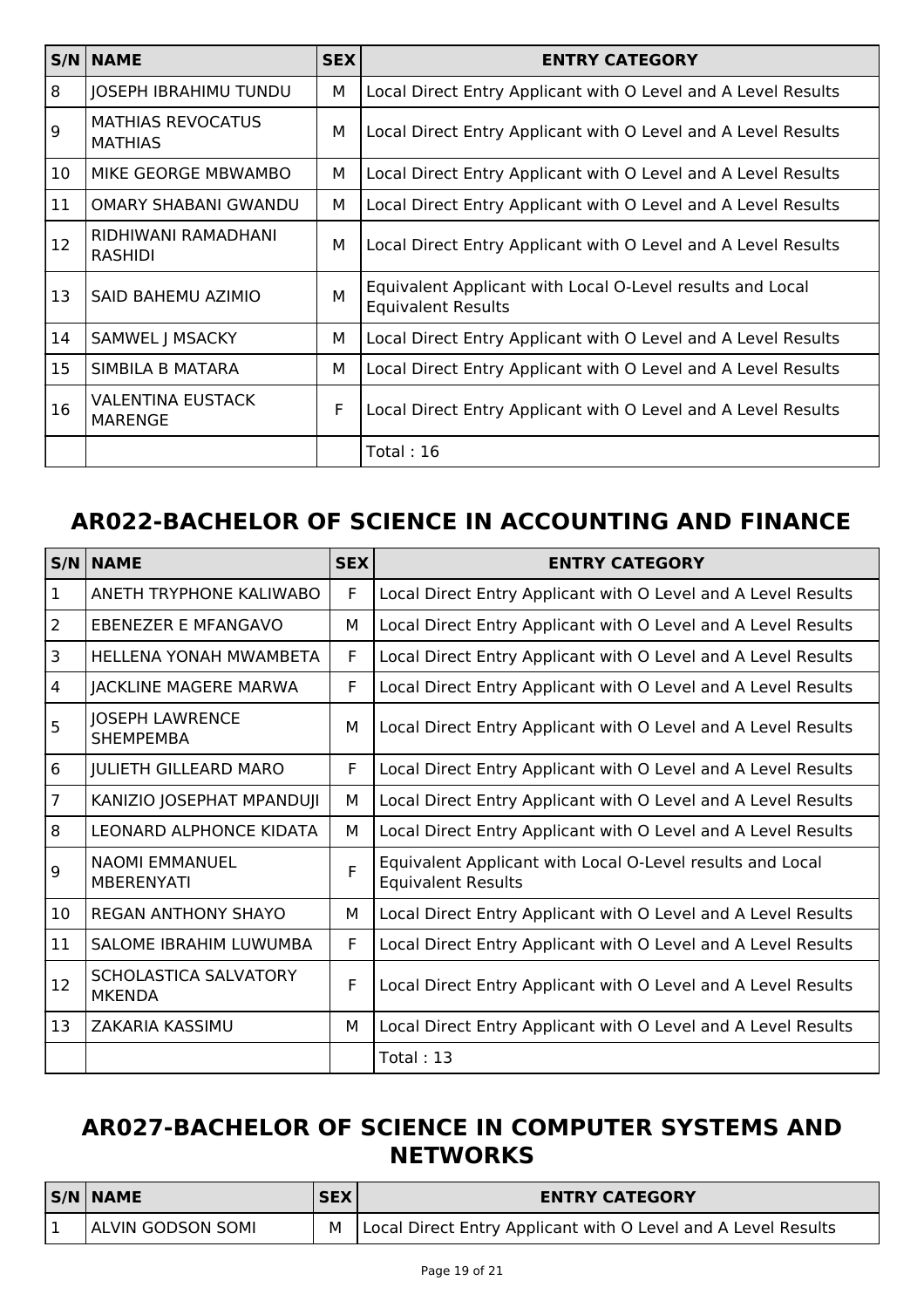|                | $S/N$ NAME                                   | <b>SEX</b> | <b>ENTRY CATEGORY</b>                                                                  |
|----------------|----------------------------------------------|------------|----------------------------------------------------------------------------------------|
| $\overline{2}$ | ARON B MAEDA                                 | M          | Equivalent Applicant with Local O-Level results and Local<br><b>Equivalent Results</b> |
| 3              | <b>COSMAS C NTOBA</b>                        | М          | Local Direct Entry Applicant with O Level and A Level Results                          |
| 4              | <b>COSMAS M MKUMBA</b>                       | М          | Local Direct Entry Applicant with O Level and A Level Results                          |
| 5              | <b>INNOCENT MARTIN</b><br><b>TIMOTEO</b>     | M          | Equivalent Applicant with Local O-Level results and Local<br><b>Equivalent Results</b> |
| 6              | JOEL M NG'WANDU                              | м          | Local Direct Entry Applicant with O Level and A Level Results                          |
| $\overline{7}$ | <b>KELVIN C ADON</b>                         | м          | Local Direct Entry Applicant with O Level and A Level Results                          |
| 8              | <b>KENNEDY AUDAX</b><br><b>MSHUMBUSHI</b>    | м          | Local Direct Entry Applicant with O Level and A Level Results                          |
| 9              | <b>RAMADHAN FIKIRINI</b><br><b>NYAMALIZA</b> | M          | Equivalent Applicant with Local O-Level results and Local<br><b>Equivalent Results</b> |
| 10             | <b>ROBERT J MITINJE</b>                      | м          | Local Direct Entry Applicant with O Level and A Level Results                          |
| 11             | <b>SHEDRACK S MKUU</b>                       | м          | Local Direct Entry Applicant with O Level and A Level Results                          |
| 12             | <b>VICENT E TILLYA</b>                       | M          | Equivalent Applicant with Local O-Level results and Local<br><b>Equivalent Results</b> |
| 13             | YUSTER SYLVESTER                             | F          | Equivalent Applicant with Local O-Level results and Local<br><b>Equivalent Results</b> |
|                |                                              |            | Total: 13                                                                              |

#### **AR026-BACHELOR OF SCIENCE IN ENVIRONMENTAL LABORATORY SCIENCE AND TECHNOLOGY**

|                | <b>S/N NAME</b>                           | <b>SEX</b> | <b>ENTRY CATEGORY</b>                                                                  |
|----------------|-------------------------------------------|------------|----------------------------------------------------------------------------------------|
| $\mathbf{1}$   | <b>AKLEY MATHEW</b><br><b>KIWANGO</b>     | М          | Local Direct Entry Applicant with O Level and A Level Results                          |
| $\overline{2}$ | ANDREW J MASEMBO                          | М          | Local Direct Entry Applicant with O Level and A Level Results                          |
| 3              | <b>DEBORA L SWAI</b>                      | F.         | Local Direct Entry Applicant with O Level and A Level Results                          |
| $\overline{4}$ | <b>DIANA ALFONCE SWAI</b>                 | F          | Local Direct Entry Applicant with O Level and A Level Results                          |
| 5              | <b>FITINA I SAID</b>                      | F          | Local Direct Entry Applicant with O Level and A Level Results                          |
| 6              | <b>GLORIA PROTUS</b><br><b>KASYANZILA</b> | F          | Local Direct Entry Applicant with O Level and A Level Results                          |
| $\overline{7}$ | <b>JESCA HARUNA MKAMA</b>                 | F          | Local Direct Entry Applicant with O Level and A Level Results                          |
| 8              | JOYNA CLEPIN MARCEL                       | F          | Local Direct Entry Applicant with O Level and A Level Results                          |
| 9              | KIJAKAZI MSHIHIRI<br><b>ATHUMAN</b>       | F          | Local Direct Entry Applicant with O Level and A Level Results                          |
| 10             | MWAJABU ISSA JUMA                         | F          | Local Direct Entry Applicant with O Level and A Level Results                          |
| 11             | NEEMA FAKI ALI                            | F          | Equivalent Applicant with Local O-Level results and Local<br><b>Equivalent Results</b> |
| 12             | NEEMA H MWASAKILALI                       | F.         | Local Direct Entry Applicant with O Level and A Level Results                          |
| 13             | <b>PATRICK A</b><br><b>MWAKIFWANGE</b>    | М          | Local Direct Entry Applicant with O Level and A Level Results                          |